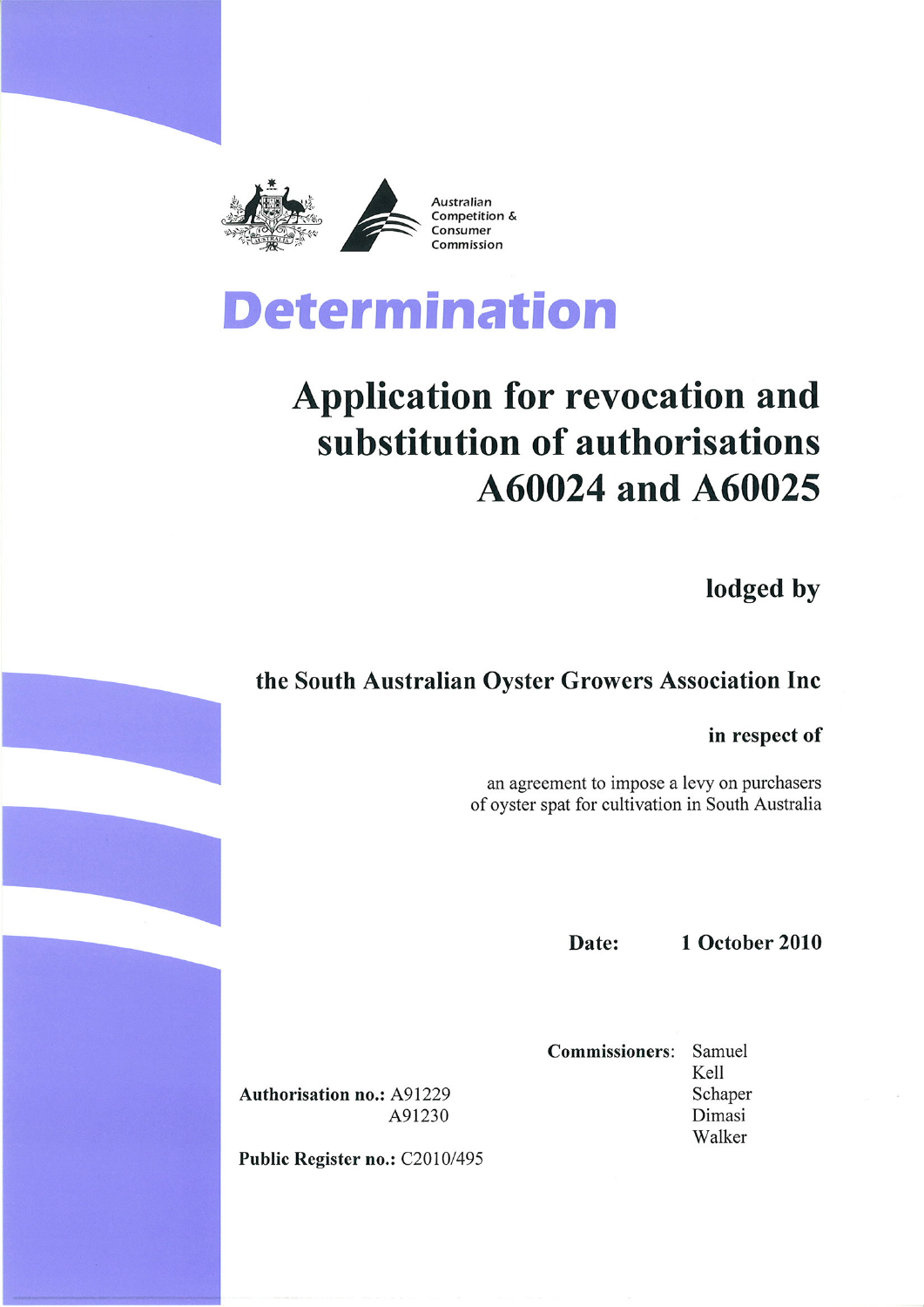## **Summary**

The ACCC revokes authorisations A60024 and A60025 and grants authorisations A91229 and A91230 in substitution. The substitute authorisations are for an agreement between the South Australian Oyster Growers Association Inc and five oyster hatcheries to impose a levy on purchasers of oyster spat for cultivation in South Australia.

The ACCC grants authorisation for 10 years.

The South Australian Oyster Growers Association Inc (SAOGA) is an industry association that supports and represents South Australian oyster growers. The South Australian Oyster Research Council Pty Ltd (SAORC) was created in 1998 to act as the research body of SAOGA.

Commercial oyster production is reliant on the provision of juvenile oysters (spat) by licensed oyster hatcheries to oyster growers. Upon receipt of the spat, oyster growers raise the oysters until they are of marketable size and ready for sale. At present, five oyster hatcheries, in Tasmania and South Australia, supply all spat requirements to oyster growers in South Australia.

SAORC is funded by a levy on oyster spat sold to South Australian oyster growers. Under the current arrangements hatcheries impose a \$1 per 1000 spat levy on oysters sold by them to oyster growers. Funds raised through the imposition of the levy are provided to SAORC to invest in research and development for the South Australian oyster industry.

The levy is separately itemised on growers' invoices and growers can seek a refund of the levy in any financial year. If a grower seeks a refund of the levy the grower does not have access to the results of research undertaken in that year.

The oyster spat levy arrangements were first authorised by the ACCC in 1999. The arrangements were reauthorised in 2005. These authorisations expired on 24 August 2010.

The levy has been set at \$1 per 1000 spat since the arrangements were first implemented in 1999. In its current application, SAOGA seeks authorisation to adjust the levy each year to reflect any increase in the consumer price index.

In a competitive market, incentives for individual growers to undertake research and development of the type undertaken by SAORC would be limited. While the cost of undertaking research and development would be borne by the individual grower much of the benefit from the types of research SAORC undertakes, which is aimed at improving the viability and competitiveness of the South Australian oyster industry, is shared by all growers. Therefore, absent industry wide arrangements there are strong incentives for individual growers to free ride on the provision of research and development by others.

Efficient levels of research and development of this type depend on growers' collective willingness to pay for the research and development rather than their individual willingness to pay. Levy arrangements such as those proposed by SAOGA capture growers' collective willingness to pay and facilitate the collective funding of research and development.

The ACCC considers that by supporting SAORC's research objectives the imposition of the levy is likely to result in public benefits. The imposition of the levy is likely to lead to the availability of more funding, greater coordination of research and development for the South

DETERMINATION ii A91229 & A91230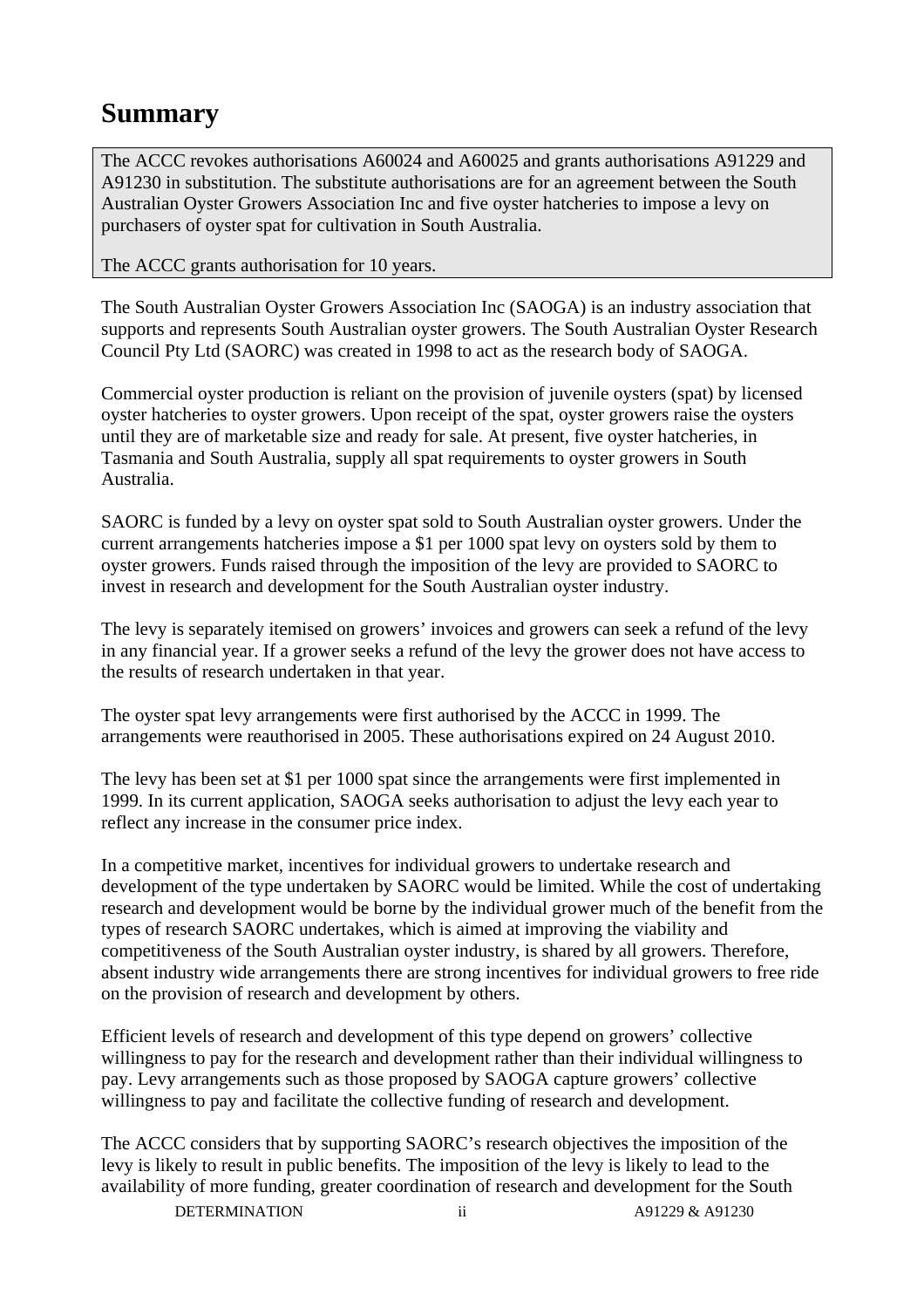Australian oyster industry, and wider dissemination of the results of this research and development.

SAORC's research objectives contribute to the development and improved viability and productivity of the oyster growing industry, improving the competitiveness of the industry and the quality and safety of oysters produced.

The ACCC also considers that to the extent that the arrangements contribute to the growth of the South Australian and national oyster industries, this will support rural and regional employment and communities.

While the arrangements, if they were to result in some South Australian oyster growers being refused supply of oyster spat, would generate significant anti-competitive detriment, the ACCC is of the view that the anti-competitive detriment resulting from the arrangements is very limited given the operation of the refund scheme. The refund scheme allows growers to choose not to participate in the arrangements without their supply of oyster spat being jeopardised.

The levy, at \$1 per 1000 spat, constitutes around 3 percent of the purchase price of spat. The fact that no grower has sought a refund on levies paid, and the general widespread industry support for the arrangements, suggests that growers consider that the benefit derived through the various projects to which levy funds are allocated outweigh the costs of funding those projects.

The ACCC accepts that, in order to maintain funding levels to support research and development initiatives undertaken by SAORC at their current level, in real dollar terms, it is appropriate that the levy is indexed to the consumer price index as proposed by the applicant.

On balance, the ACCC considers that the public benefit that is likely to arise from the arrangements is likely to outweigh the public detriment. The ACCC grants authorisation for 10 years.

If no application for review of the determination is made to the Australian Competition Tribunal, it will come into force 23 October 2010.

On 20 August 2010 the ACCC granted interim authorisation to the oyster spat levy arrangements.

Interim authorisation will remain in place until the date the ACCC's final determination comes into effect.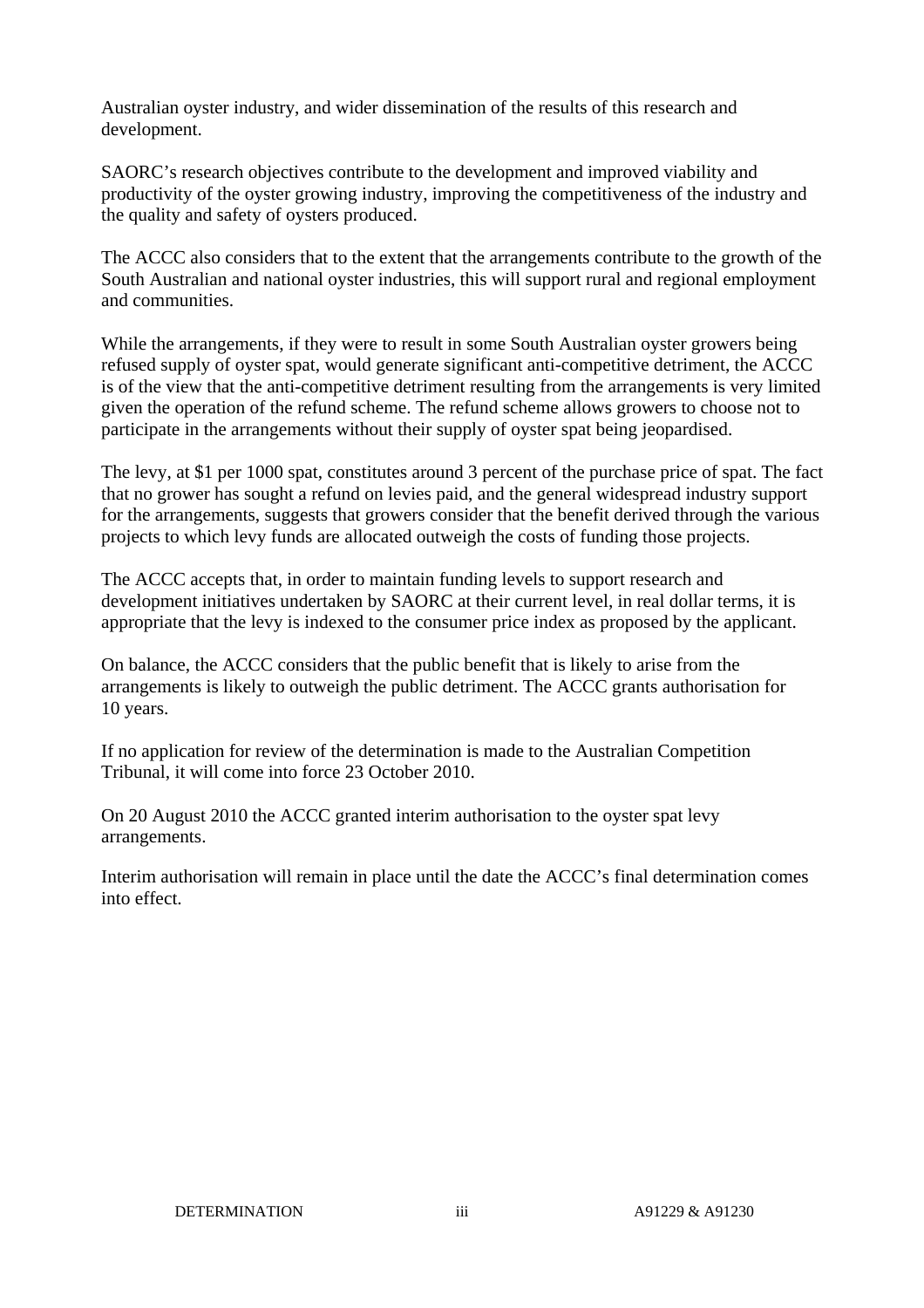## **Contents**

|  | ATTACHMENT B - CHRONOLOGY OF ACCC ASSESSMENT FOR APPLICATIONS A91229 &   |  |
|--|--------------------------------------------------------------------------|--|
|  |                                                                          |  |
|  | ATTACHMENT C - THE TESTS FOR AUTHORISATION AND OTHER RELEVANT PROVISIONS |  |
|  |                                                                          |  |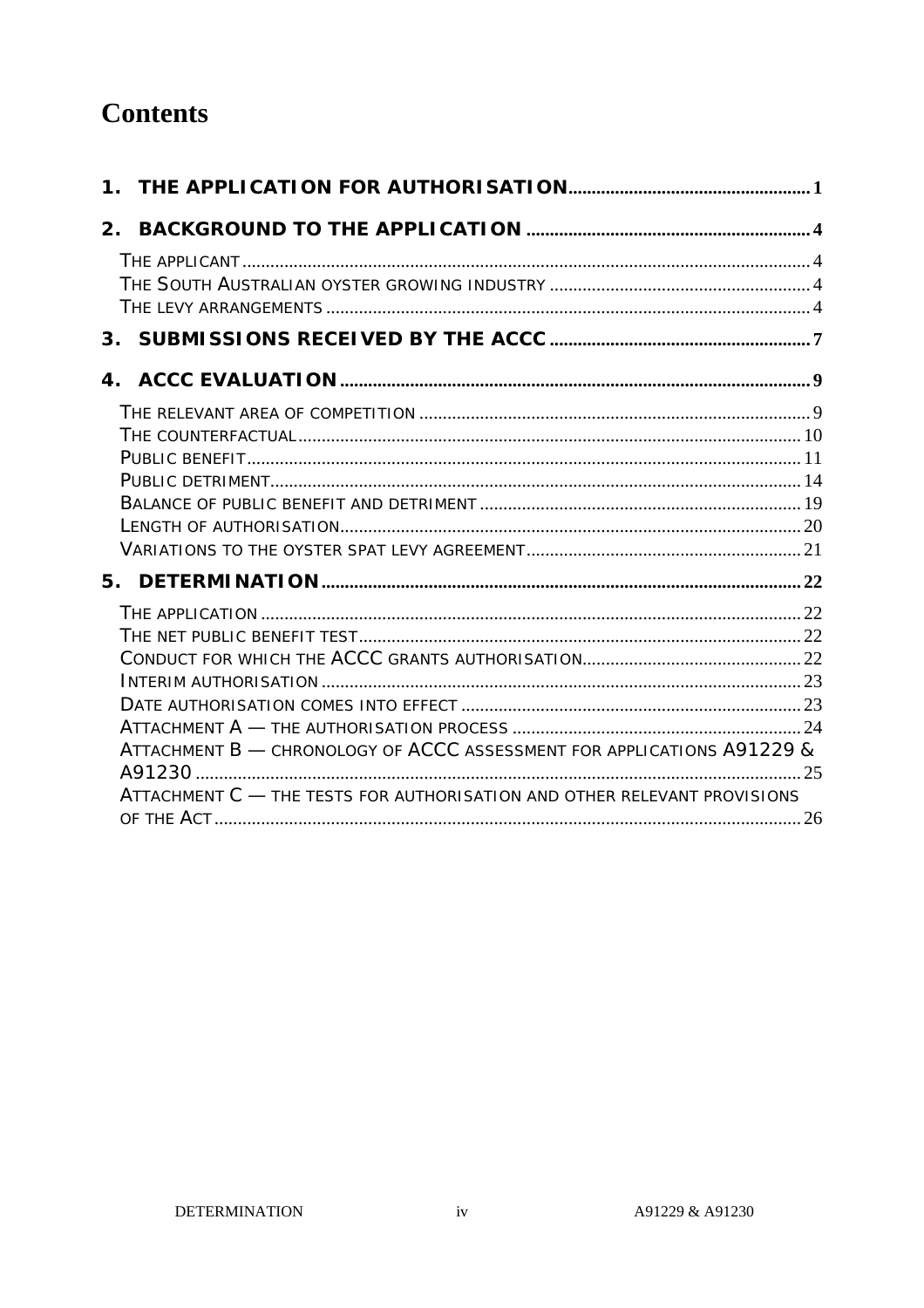## **List of abbreviations**

| <b>ACCC</b>  | <b>Australian Competition and Consumer Commission</b> |
|--------------|-------------------------------------------------------|
| The Act      | The <i>Trade Practices Act 1974</i>                   |
| <b>CPI</b>   | Consumer Price Index (All groups – Adelaide)          |
| <b>FRDC</b>  | <b>Fisheries Research and Development Corporation</b> |
| <b>PIRSA</b> | Primary Industries and Resources South Australia      |
| <b>SAAC</b>  | South Australian Aquaculture Council                  |
| <b>SAOGA</b> | The South Australian Oyster Growers Association Inc   |
| <b>SAORC</b> | The South Australian Oyster Research Council          |
| The Tribunal | The Australian Competition Tribunal                   |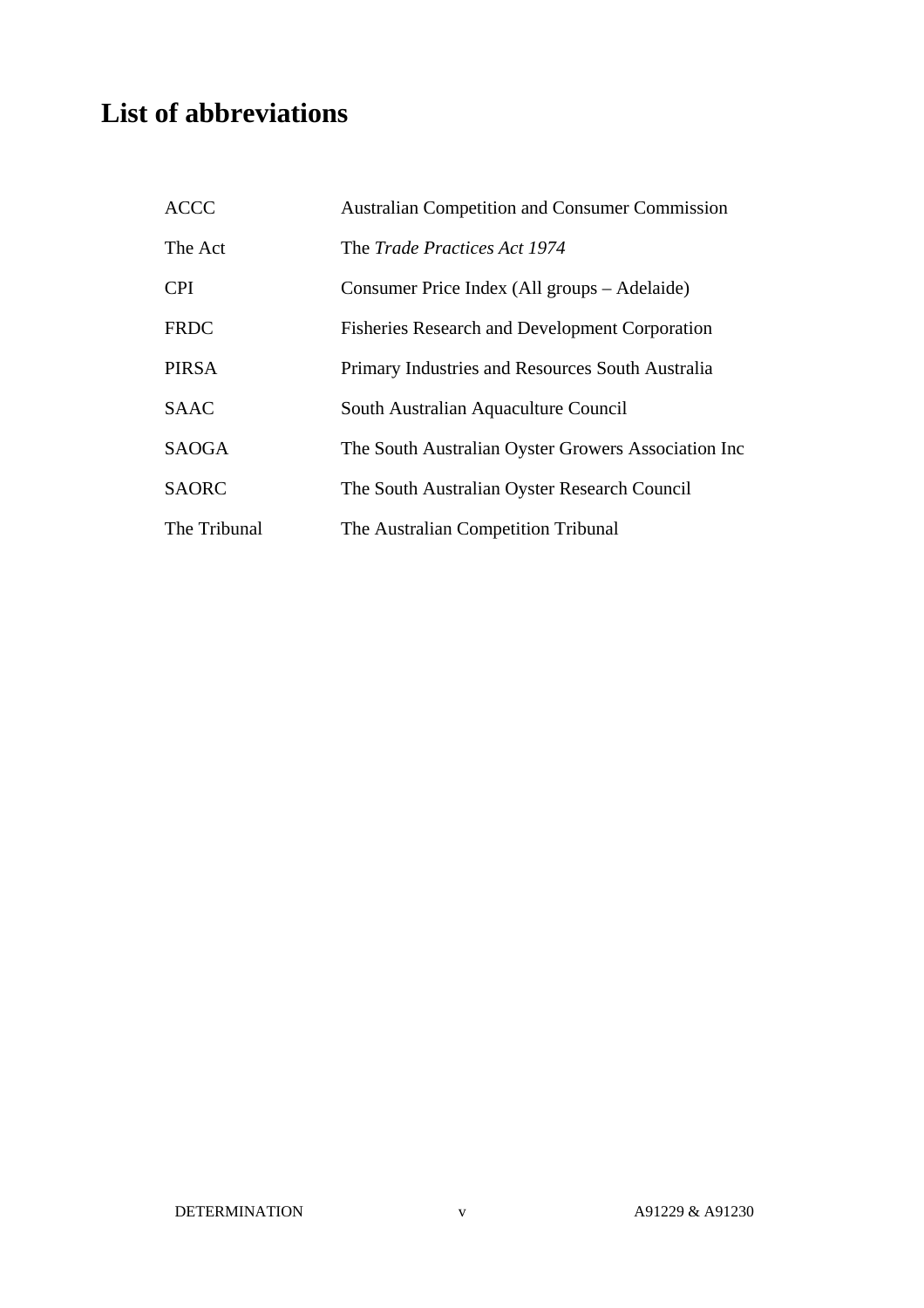## **1. The application for authorisation**

- 1.1. On 17 May 2010 the South Australian Oyster Growers Association Inc (SAOGA) lodged an application under section 91C(1) of the Trade Practices Act 1974 (the Act) for the revocation of authorisations A60024 and A60025 and the substitution of authorisations A91229 and A91230 for the ones revoked.
- 1.2. Authorisation is a transparent process where the ACCC may grant immunity from legal action for conduct that might otherwise breach the Act. The ACCC may 'authorise' businesses to engage in anti-competitive conduct where it is satisfied that the public benefit from the conduct outweighs any public detriment.
- 1.3. The ACCC conducts a public consultation process when it receives an application for authorisation, inviting interested parties to lodge submissions outlining whether they support the application or not. Further information about the authorisation process is contained in Attachment A.
- 1.4. The holder of an authorisation may apply to the ACCC to revoke an existing authorisation and grant another authorisation in substitution for the one revoked (reauthorisation). In order for the ACCC to re-authorise conduct, the ACCC must consider the application for reauthorisation in the same manner as it would consider an application for initial authorisation under section 88 of the Act.
- 1.5. Relevantly, the initial authorisation was made under:
	- section 88(1) of the Act to make and give effect to a contract, arrangement or understanding, a provision of which is or may be an exclusionary provision within the meaning of section 45 of the Act.
	- section 88(1) of the Act to make and give effect to a contract or arrangement, or arrive at an understanding, a provision of which would have the purpose, or would have or might have the effect, of substantially lessening competition within the meaning of section 45 of the  $Act.$ <sup>1</sup>
- 1.6. A chronology of the significant dates in the ACCC's consideration of reauthorisations A91229 and A91230 is contained in Attachment B.

### **The proposed conduct**

 $\overline{a}$ 

1.7. The reauthorisations sought by SAOGA are for an agreement between SAOGA and five oyster hatcheries to impose a levy on purchasers of oyster spat sold for cultivation in South Australia. The parties have agreed that the hatcheries (which grow juvenile oysters or 'spat') shall charge oyster growers (which rear spat to marketable size) in South Australia a levy on spat. The money is used by an association-owned company, the South Australian Oyster Research Council Pty Ltd (SAORC), for oyster-industry research and development.

<sup>&</sup>lt;sup>1</sup> Amendments to the Act in 2009 introduced new provisions prohibiting cartel conduct, establishing both civil and criminal penalties. Authorisations that were in effect at the time when the cartel provisions commenced will also provide immunity from the cartel provisions of the Act.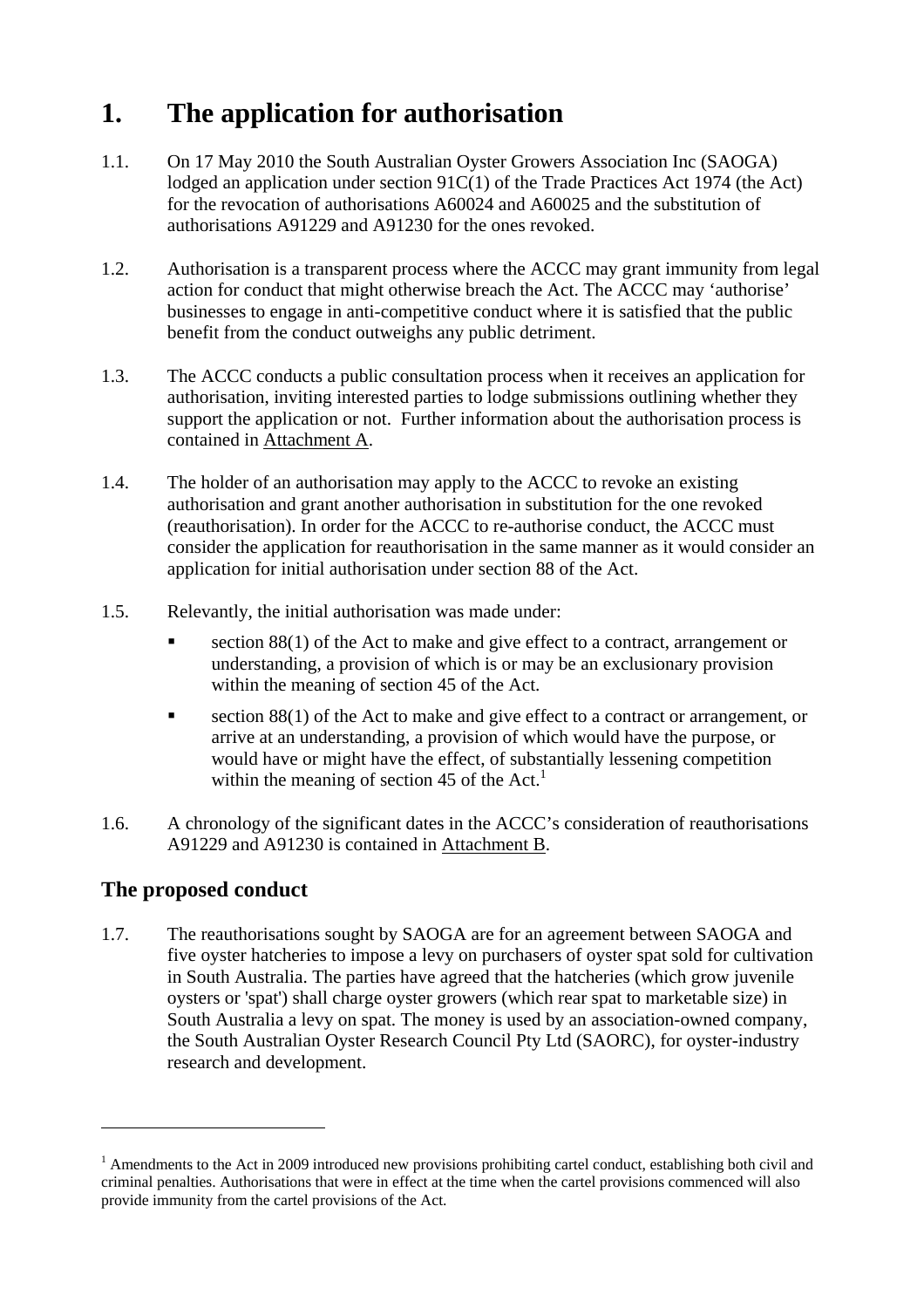- 1.8. As noted below, the arrangements were first authorised in 1999 and again in 2005. The proposed substitute arrangements are in the same terms as the arrangements under authorisations A60024 and A60025, with the exception of a proposed increase in the levy amount.
- 1.9. The application is made by SAOGA on behalf of itself, SAORC and the five oyster hatcheries supplying oyster farms in South Australia, namely:
	- The South Australian Oyster Hatchery Pty Ltd
	- Cameron of Tasmania Pty Ltd
	- Shellfish Culture Ltd
	- A.R.K. Fisheries Trust and M  $&$  I Securities Pty Ltd, trading as Geordy River Aquaculture
	- **Southern Cross Shellfish Pty Ltd.**
- 1.10. SAOGA seeks authorisation for:
	- an indefinite period from the date of substitution, or in the alternative
	- $\blacksquare$  for a period of 10 years, or
	- for a period of five years.

#### **Previous authorisations**

- 1.11. SAOGA lodged authorisation application A60023 in relation to the arrangements on 23 April 1999. Authorisation was granted on 8 September 1999 and A60023 expired on 7 September 2004.
- 1.12. New applications for authorisation A60024 and A60025 were lodged on 25 February 2005 and were granted with conditions on 3 August 2005. Due to its concern about the ability of SAORC to increase the levy, the ACCC imposed a condition of authorisation that set the upper limit of the levy at \$1.00 per 1000 oyster spat. Authorisations A60024 and A60025 are due to expire on 24 August 2010.

#### **Other parties**

- 1.13. Under section 88(6) of the Act, any authorisation granted by the ACCC is automatically extended to cover any person named in the authorisation as being a party or proposed party to the conduct.
- 1.14. SAOGA seeks authorisation to include any additional oyster hatcheries from any State of Australia which wish to sell oyster spat into South Australia for cultivation by oyster growers.

#### **Interim authorisation**

- 1.15. On 26 July 2010, SAOGA requested interim authorisation for the oyster spat levy agreement. The ACCC granted interim authorisation on 20 August 2010.
- 1.16. Interim authorisation will remain in place until the date the ACCC's final determination comes into effect or until the ACCC decides to revoke interim authorisation.

DETERMINATION 2 A91229 & A91230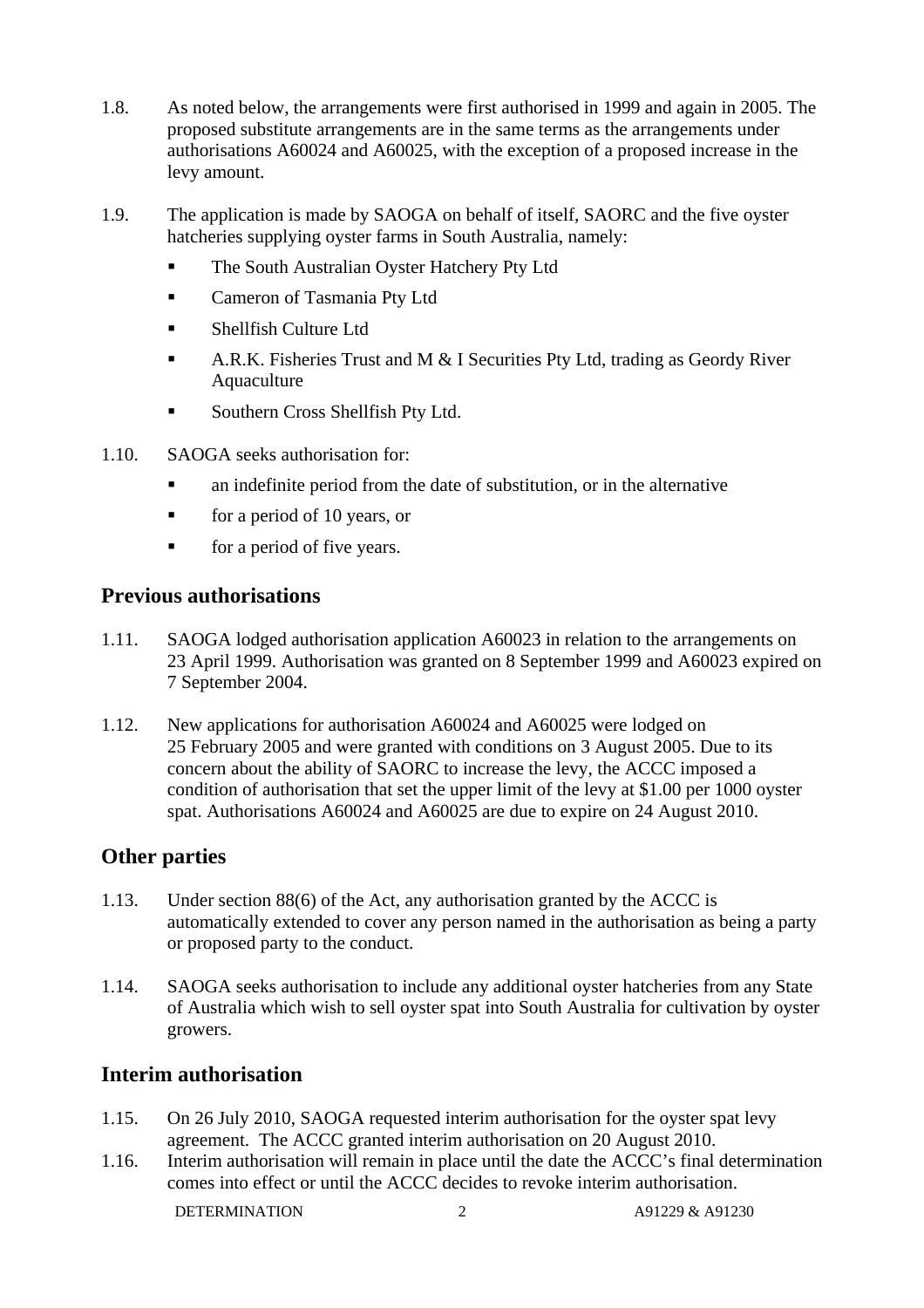### **Draft determination**

- 1.17. Section 90A(1) requires that before determining an application for authorisation the ACCC shall prepare a draft determination.
- 1.18. On 20 August 2010, the ACCC issued a draft determination proposing to re-authorise the proposed conduct for 10 years.
- 1.19. A conference was not requested in relation to the draft determination.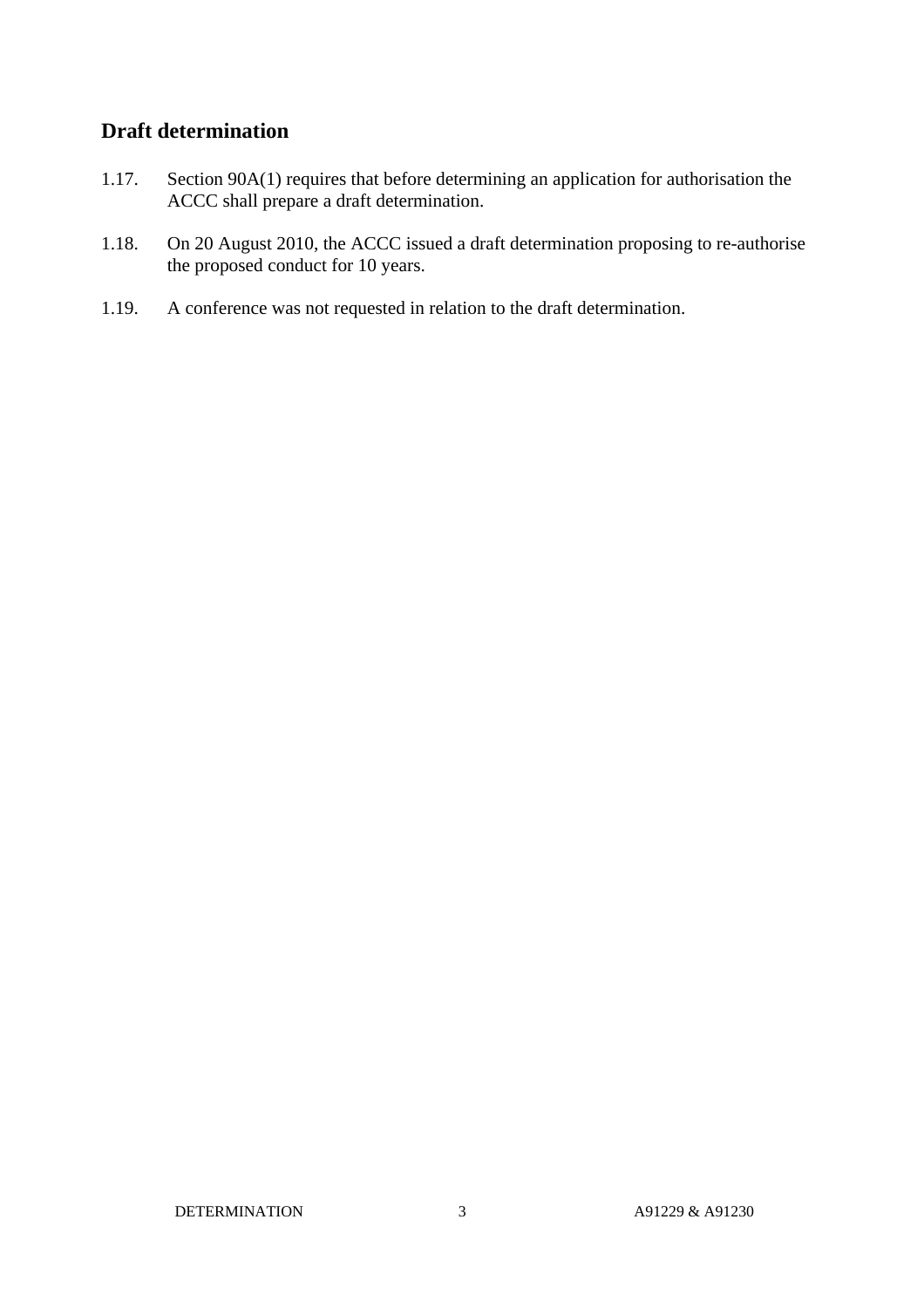## **2. Background to the application**

## **The applicant**

- 2.1. SAOGA submits that it was established in 1989 by a group of oyster growers on the Eyre Peninsula who saw a need to take a collaborative approach towards the management of the oyster farming industry in South Australia. SAOGA submits that it supports and represents South Australian oyster growers at the regional, State and national level. SAOGA's membership has grown to around 100 oyster licence holders, approximately 98 percent of licence holders in South Australia.<sup>2</sup>
- 2.2. SAORC was established on 28 October 1998. The Board of SAORC is comprised of nominated licensed oyster growers who are members of SAOGA, and SAOGA is the sole shareholder. Nominations to the Board are called annually from all South Australian licensed oyster growers.

## **The South Australian oyster growing industry**

- 2.3. Commercial oyster production is reliant on the provision of juvenile oysters (spat) by licensed oyster hatcheries to oyster growers. Upon receipt of the spat, oyster growers raise the oysters until they are of marketable size and ready for sale.
- 2.4. In Australia, oysters are farmed in Tasmania, South Australia and New South Wales. The three species grown are Sydney Rock oysters, Pacific oysters and Native oysters.<sup>3</sup>
- 2.5. The South Australian oyster industry was established in the late  $1980s<sup>4</sup>$ . The South Australian oyster industry comprises eight growing areas, namely Denial Bay, Smoky Bay, Streaky Bay, Haslam, Coffin Bay and Cowell (Franklin Harbour), as well as Yorke Peninsula and the north-eastern side of Kangaroo Island.<sup>5</sup> The South Australian oyster growing industry cultivates Pacific oysters.
- 2.6. At present, five oyster hatcheries, in Tasmania and South Australia, supply all spat requirements to oyster farms in South Australia.

### **The levy arrangements**

2.7. A levy is collected from all purchasers of oyster spat for cultivation in South Australia, when purchasing spat from a designated hatchery, as well as from the hatcheries themselves in relation to spat they retain themselves for cultivation.

<sup>&</sup>lt;sup>2</sup> SAOGA website, visited 3 August 2010, http://www.oysterssa.com.au/saoga.php.  $\frac{3}{2}$  August 2010

<sup>&</sup>lt;sup>3</sup> Australian Seafood Cooperative Research Centre website, visited 3 August 2010, http://www.seafoodcrc.com/oysters.html. 4

<sup>&</sup>lt;sup>4</sup> Primary Industries and Resources SA website, visited 3 August 2010,

http://www.pir.sa.gov.au/aquaculture/aquaculture\_industry/oysters.

<sup>&</sup>lt;sup>5</sup> SAOGA supporting submission.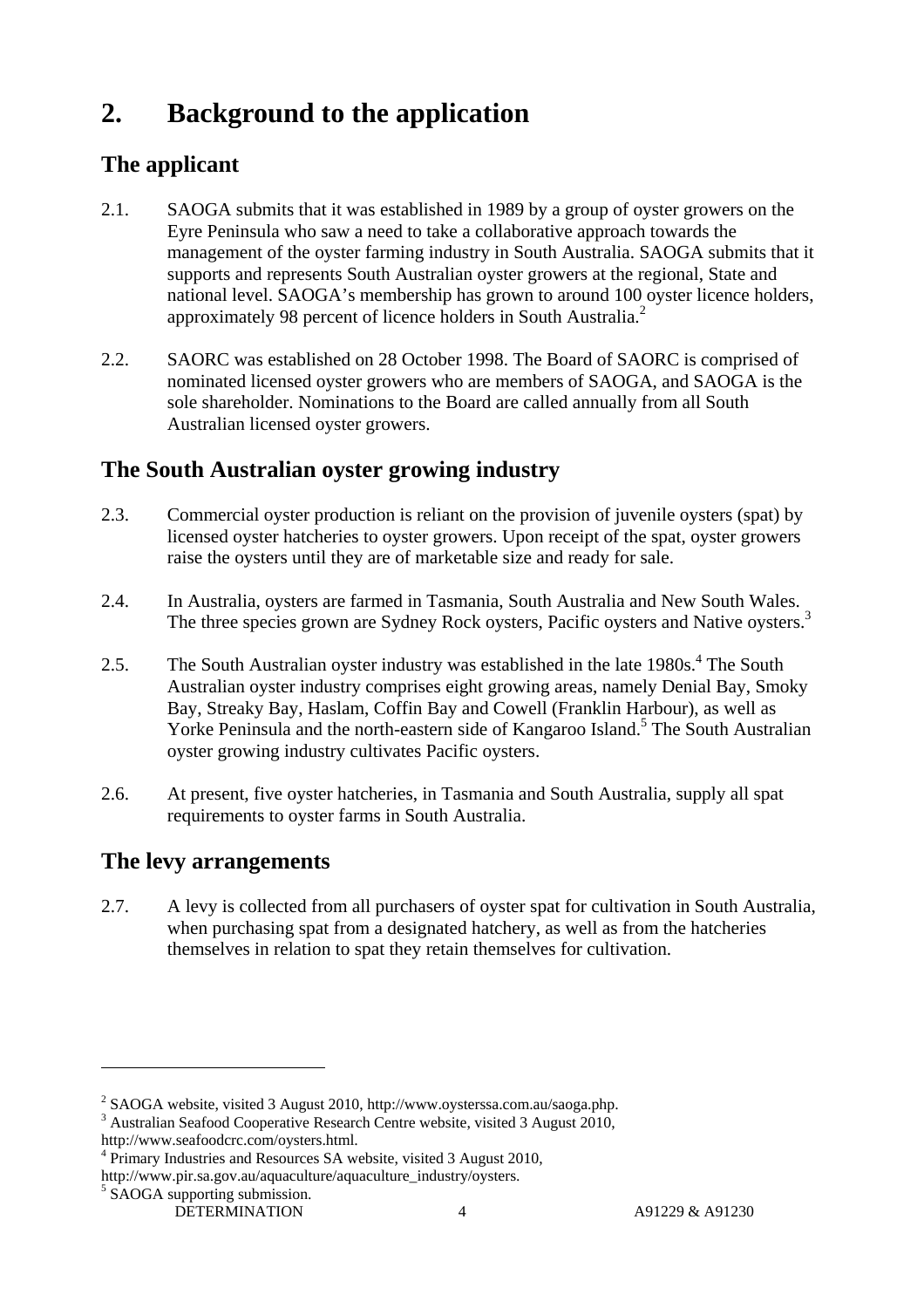- 2.8. SAOGA submits that the levy assists SAORC in fulfilling its objectives, which include (but are not limited to):
	- encouraging scientific research and development for the South Australian cultured oyster industry
	- promoting, encouraging and coordinating scientific research and development in the South Australian cultured oyster industry
	- attracting, allocating and administering funds to oyster farming research in and/or related to South Australia
	- reporting to the South Australian participants in the oyster industry of SAORC's research and development activities.
- 2.9. The arrangements allow growers to obtain access to the results of the research and development.
- 2.10. The levy is listed as a separate item on invoices for the growers. Growers are able to seek a refund of the levy that the grower has paid in any financial year. If a farmer seeks a refund they cease to have access to the results of research published or generated from the levy in that year.
- 2.11. SAOGA submits that the amount of money raised by the levy each financial year since it was introduced is:
	- 1999/00 \$37 666
	- $\blacksquare$  2000/01 \$70 423
	- $2001/02 $102768$
	- 2002/03 \$125 008
	- $-2003/04 $96352$
	- 2004/05 \$126 110
	- 2005/06 \$134 524
	- 2006/07 \$122 892
	- 2007/08 \$131 648
	- 2008/09 \$119 932

- $2009/10$  figures not yet available.<sup>6</sup>
- 2.12. In seeking reauthorisation SAOGA initially proposed that:
	- the levy be revised to \$1.50 per 1000 oyster spat, and that the levy be adjusted on 1 January of each year commencing 2012 to reflect any increase in the Consumer Price Index (all Groups – Adelaide) (CPI) for the preceding 12 month period, or in the alternative
	- the levy be revised to \$1.50 per 1000 oyster spat, or

DETERMINATION 5 A91229 & A91230  $6$  1999/00 to 2002/03 figures taken from SAOGA letter to ACCC, 25 May 2005. 2003/04 to 2008/09 figures taken from SAOGA submission, 12 July 2010.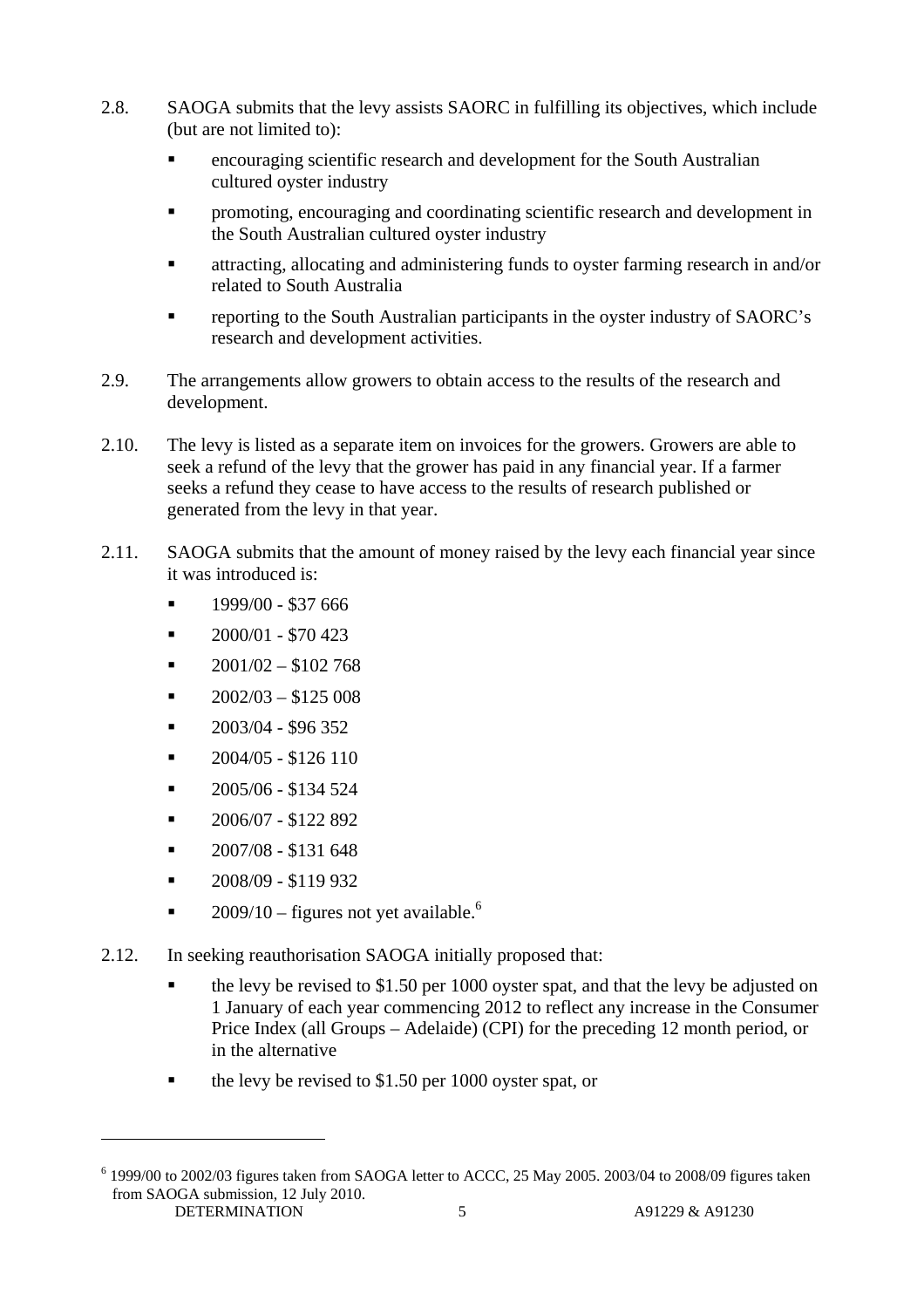- $\bullet$  the levy remain at \$1.00 per 1000 oyster spat and that the levy be adjusted on 1 January of each year commencing 2011 to reflect any increase in the CPI (all Groups – Adelaide) for the preceding 12 month period.
- 2.13. SAOGA later advised that it now proposes that the levy either:
	- **•** be revised to \$1.00 per 1000 oyster spat, adjusted on 1 January each year commencing 2011 to reflect any increase in the CPI (all Groups – Adelaide) for the preceding 12 month period, or in the alternative
	- remain unchanged from the previous authorisations at \$1.00 per 1000 oyster spat.
- 2.14. SAOGA submits that the industry remains very competitive and SAOGA's research remains a crucial element of the continued competitiveness of the South Australian oyster industry, noting that it has been engaged in its research activity for in excess of 10 years and does not foresee a likely change to that situation. SAOGA submitted that it wishes to reduce the costs it incurs in reapplying for authorisation and seeks authorisation for (in descending order of preference):
	- an indefinite period from the date of substitution, or in the alternative
	- for a period of 10 years, or
	- for a period of five years.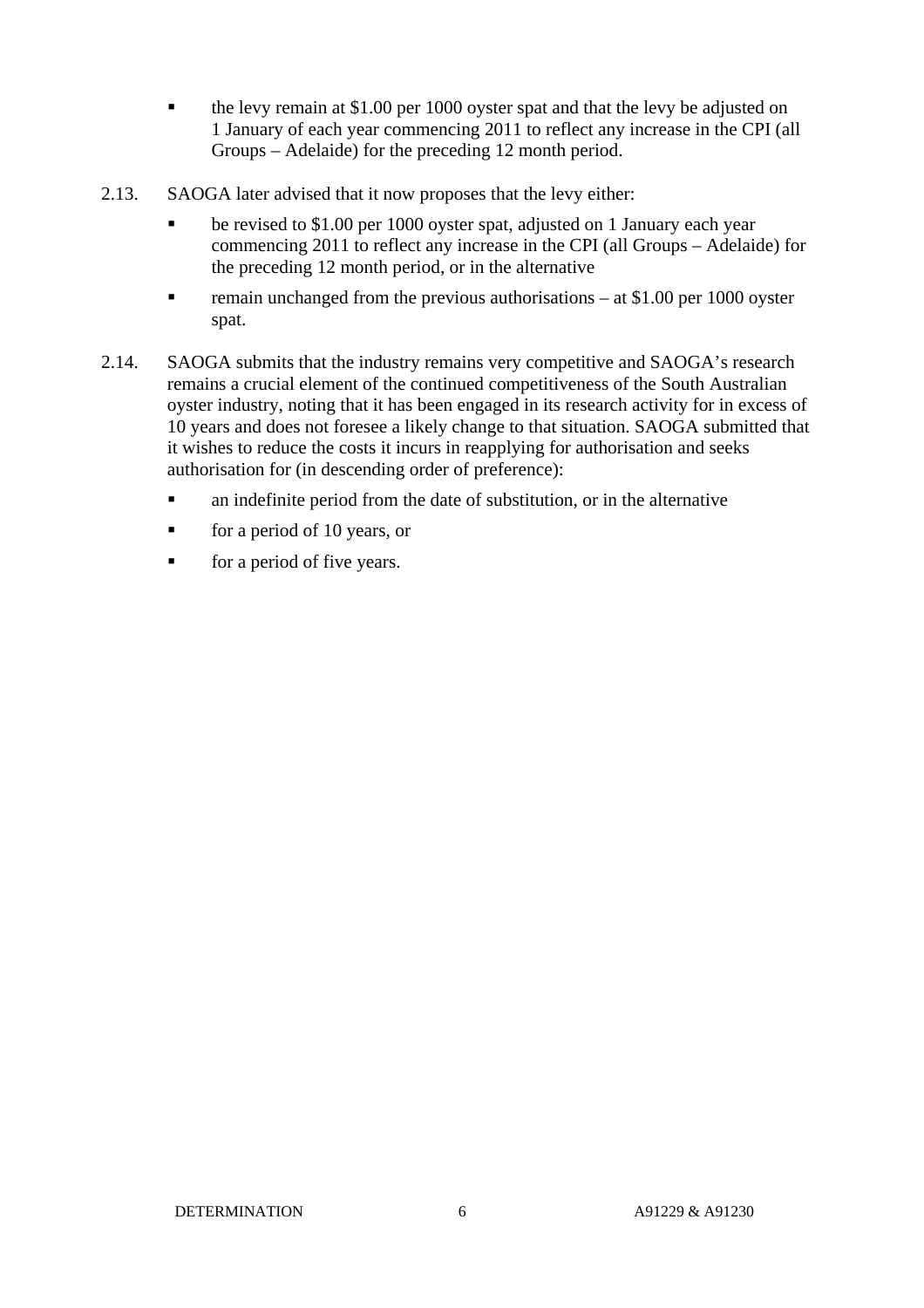## **3. Submissions received by the ACCC**

3.1. The ACCC tests the claims made by the applicant in support of an application for authorisation through an open and transparent public consultation process. To this end the ACCC aims to consult extensively with interested parties that may be affected by the proposed conduct to provide them with the opportunity to comment on the application.

#### Prior to the draft determination

- 3.2. Broadly, SAOGA submits that under the existing authorisation funds collected in oyster spat levies have been applied in the furtherance of SAORC's research objectives to the competitive advantage of the industry and consumers. SAOGA submits that the levy and the research activities retain the full support of the industry.
- 3.3. SAOGA submits that any detriment from the arrangements restricting supply is limited by growers' ability to seek a refund of the levy monies paid in any financial year. SAOGA submits that although the arrangements involve fixing a component of the price charged for spat, hatcheries do not profit from the levy as the levy is collected for research and development purposes, and as the levy applies equally to spat sold into South Australia it does not preclude price competition amongst growers.
- 3.4. The ACCC sought submissions from over 50 interested parties potentially affected by the application, including South Australian oyster growers, state and federal departments and seafood industry representative groups. Submissions were received from:
	- the South Australian Aquaculture Corporation (SAAC)
	- Boylan Oysters
	- Pacific Estate Oysters
	- $\blacksquare$  JB & CJ Holmes
	- **Exre Island Oysters**
	- Pure Coffin Bay Oysters
	- Primary Industries and Resources South Australia (PIRSA)
	- **the Fisheries Research and Development Council (FRDC)**
	- **a** party that requested that its identifying particulars be excluded from the ACCC's public register.
- 3.5. The submissions generally supported the oyster spat levy arrangements. However a number of submissions objected to the proposed increase in the levy.
- 3.6. The ACCC also received one submission from a party which requested that the submission be excluded from the ACCC's public register. The submission also objected to the proposed increase in the levy.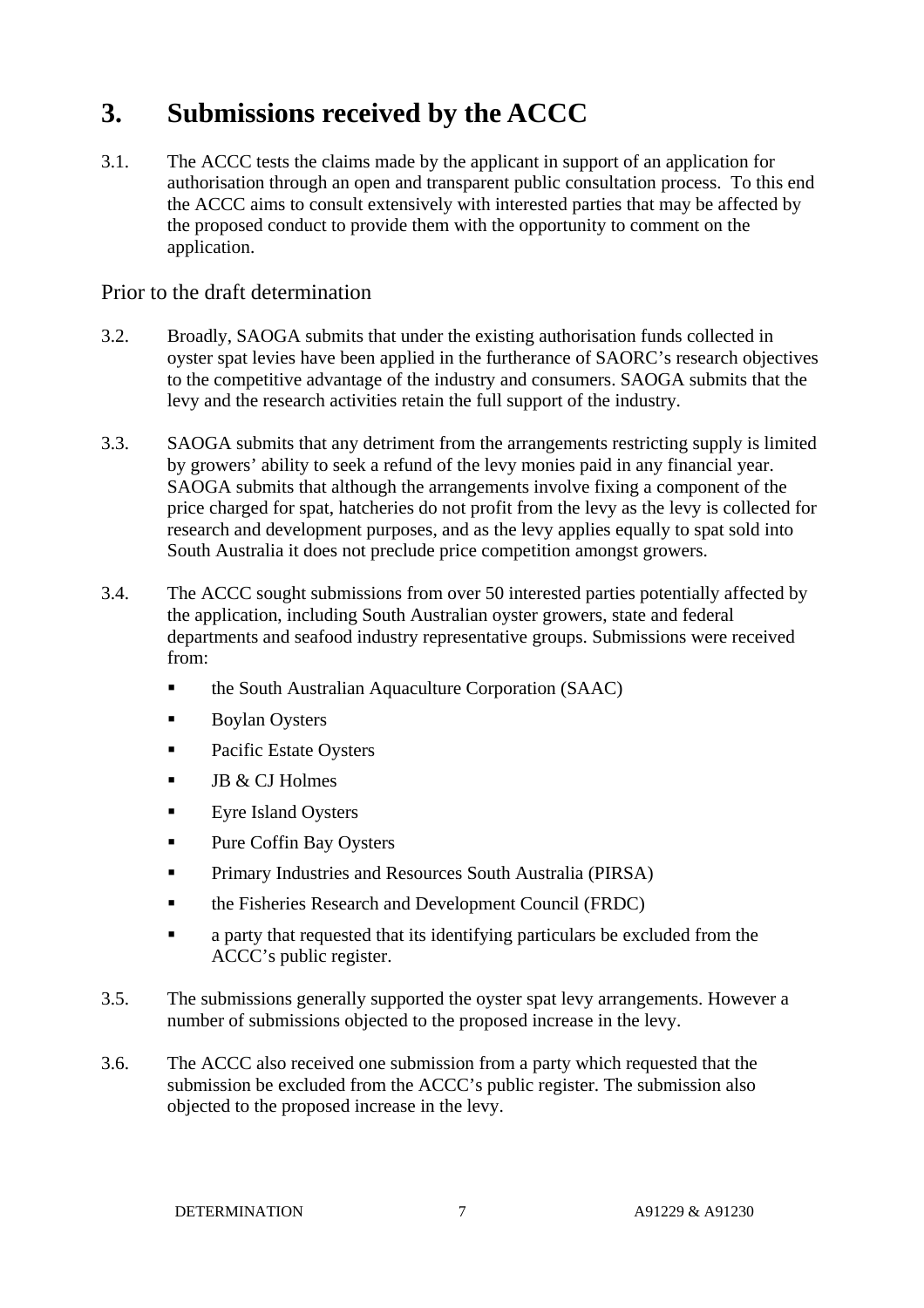#### Following the draft determination

- 3.7. On 20 August 2010 the ACCC issued a draft determination in relation to the applications for authorisation. The draft determination proposed to grant authorisation.
- 3.8. A conference was not requested, and no submissions were received, in relation to the draft determination.
- 3.9. The views of SAOGA and interested parties are outlined in the ACCC's evaluation of the oyster spay levy agreement in Chapter 4 of this determination. Copies of public submissions may be obtained from the ACCC's website (www.accc.gov.au/AuthorisationsRegister) and by following the links to this matter.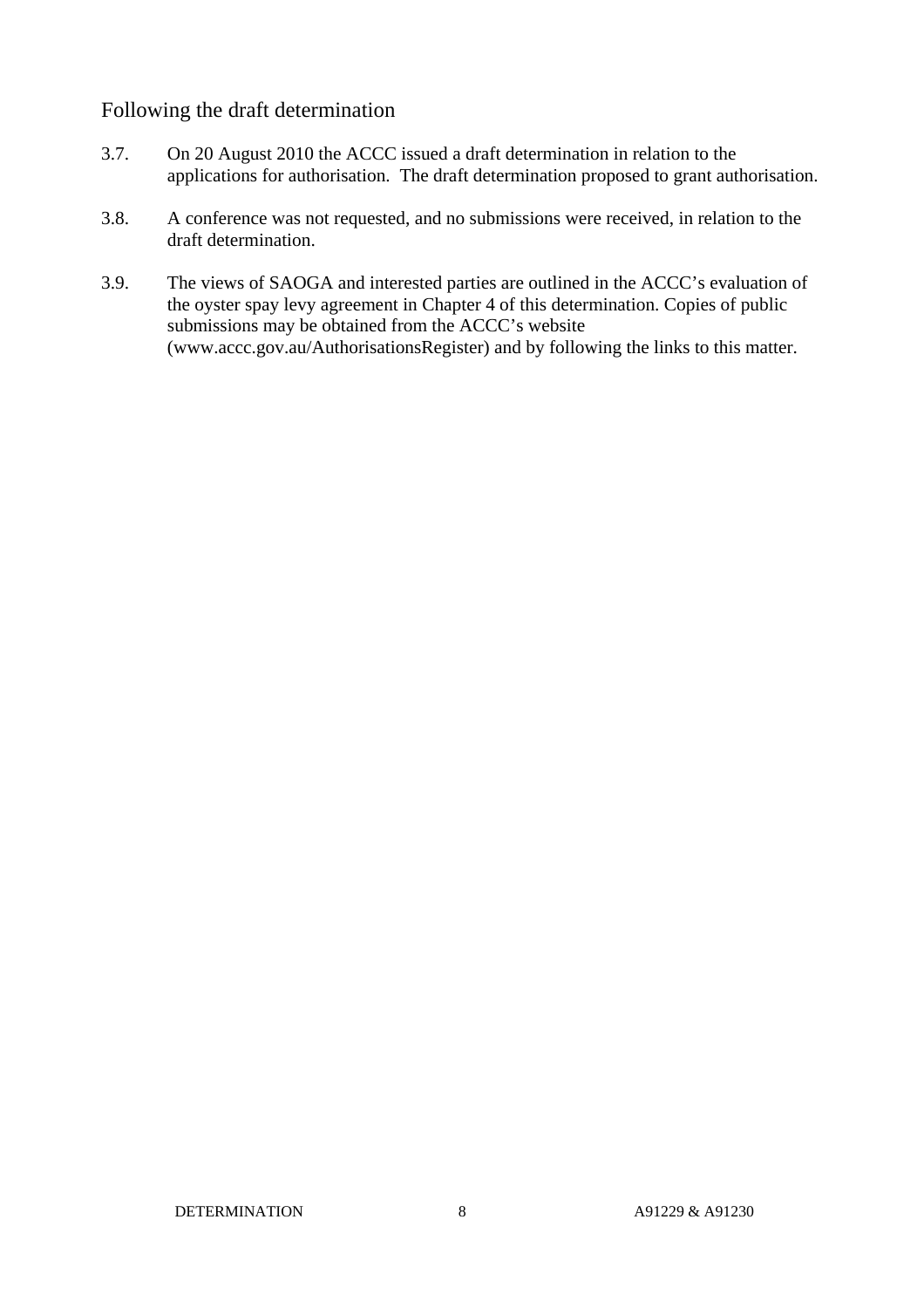## **4. ACCC evaluation**

- 4.1. Broadly under section 91C(7) the ACCC must not make a determination revoking an authorisation and substituting another authorisation unless the ACCC is satisfied that the relevant statutory tests are met.
- 4.2. The ACCC's evaluation of the oyster spat levy agreement is in accordance with tests found in:
	- section 90(8) of the Act which states that the ACCC shall not authorise a proposed exclusionary provision of a contract, arrangement or understanding, unless it is satisfied in all the circumstances that the proposed provision would result or be likely to result in such a benefit to the public that the proposed contract, arrangement or understanding should be authorised.
	- sections 90(6) and 90(7) of the Act which state that the ACCC shall not authorise a provision of a proposed contract, arrangement or understanding, other than an exclusionary provision, unless it is satisfied in all the circumstances that:
		- $\Box$  the provision of the proposed contract, arrangement or understanding in the case of section 90(6) would result, or be likely to result, or in the case of section 90(7) has resulted or is likely to result, in a benefit to the public and
		- $\theta$  that benefit, in the case of section 90(6) would outweigh the detriment to the public constituted by any lessening of competition that would result, or be likely to result, if the proposed contract or arrangement was made and the provision was given effect to, or in the case of section 90(7) has resulted or is likely to result from giving effect to the provision.
	- sections 90(5A) and 90(5B) of the Act which state that the ACCC shall not authorise a provision of a proposed contract, arrangement or understanding that is or may be a cartel provision, unless it is satisfied in all the circumstances that:
		- $\Phi$  the provision, in the case of section 90(5A) would result, or be likely to result, or in the case of section 90(5B) has resulted or is likely to result, in a benefit to the public and
		- $\theta$  that benefit, in the case of section 90(5A) would outweigh the detriment to the public constituted by any lessening of competition that would result, or be likely to result, if the proposed contract or arrangement were made or given effect to, or in the case of section 90(5B) outweighs or would outweigh the detriment to the public constituted by any lessening of competition that has resulted or is likely to result from giving effect to the provision.
- 4.3. For more information about the tests for authorisation and relevant provisions of the Act, please see Attachment C.

### **The relevant area of competition**

4.4. The first step in assessing the effect of the conduct for which reauthorisation is sought is to consider the relevant area of competition affected by that conduct.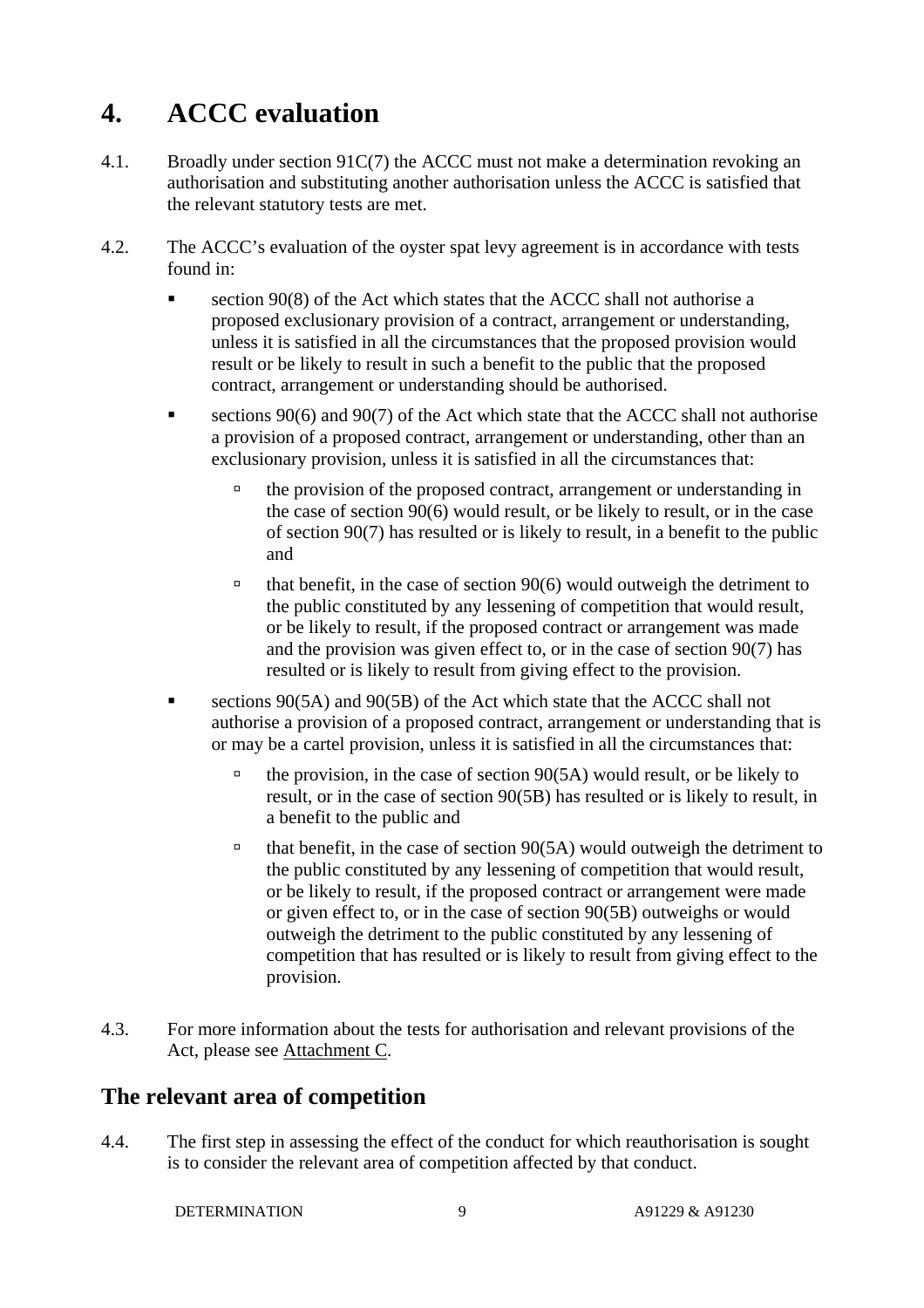- 4.5. SAOGA submits the relevant area of competition is that for the supply of spat to South Australian growers which is raised and cultivated for sale as oysters.
- 4.6. For the purpose of assessing this application, the ACCC considers the relevant areas of competition affected by the proposed conduct are those associated with:
	- the supply of oyster spat to South Australian oyster growers
	- the wholesale and retail supply of oysters in Australia.
- 4.7. With regard to the supply of oyster spat to South Australian oyster growers, the ACCC notes that SAOGA submits that the five hatcheries that are party to these arrangements supply all spat requirements to oyster growers in South Australia.
- 4.8. With regard to the wholesale and retail supply of oysters in Australia, the ACCC notes that in 2007/08 Australia imported 726 tonnes (\$7.27 million) of edible oysters, most of which were from New Zealand.<sup>7</sup> By way of comparison, in 2007/08 Australia produced a total of 12 460 tonnes (\$88.51 million) of edible oysters, of which 5448 tonnes  $(\$30.132$  million) was produced in South Australia.<sup>8</sup> The ACCC notes that less than 2 percent by weight (228 tonnes or \$2.133 million) of all farmed edible oysters were exported in 2007/08.9

## **The counterfactual**

- 4.9. The ACCC applies the 'future with-and-without test' established by the Australian Competition Tribunal (the Tribunal) to identify and weigh the public benefit and public detriment generated by conduct for which authorisation has been sought.<sup>10</sup>
- 4.10. Under this test, the ACCC compares the public benefit and anti-competitive detriment generated by arrangements in the future if the authorisation is granted with those generated if the authorisation is not granted. This requires the ACCC to predict how the relevant markets will react if authorisation is not granted. This prediction is referred to as the 'counterfactual'.
- 4.11. Given the concerns that the oyster spat levy arrangements may breach the Act, the ACCC considers that the most likely situation absent reauthorisation is that the arrangements would not continue in their current form.
- 4.12. That is, the levy would no longer be imposed on sales of oyster spat for cultivation in South Australia and the funds raised by the levy would no longer be available to support the research and development initiatives undertaken by SAORC.

- http://www.abare.gov.au/publications\_html/afs/afs\_09/AFS\_Production.xls.
- <sup>9</sup> ABARE website, Australian Fisheries Statistics 2008, visited 4 August 2010,

 $7$  ABARE website, Australian Fisheries Statistics 2008, visited 4 August 2010,

http://www.abare.gov.au/publications\_html/afs/afs\_09/AFS\_Imports.xls.

ABARE website, Australian Fisheries Statistics 2008, visited 4 August 2010,

DETERMINATION 10 A91229 & A91230 http://www.abare.gov.au/publications\_html/afs/afs\_09/AFS\_Exports.xls. 10 *Australian Performing Rights Association* (1999) ATPR 41-701 at 42,936. See also for example: *Australian Association of Pathology Practices Incorporated* (2004) ATPR 41-985 at 48,556; Re *Media Council of Australia* (No.2) (1987) ATPR 40-774 at 48,419.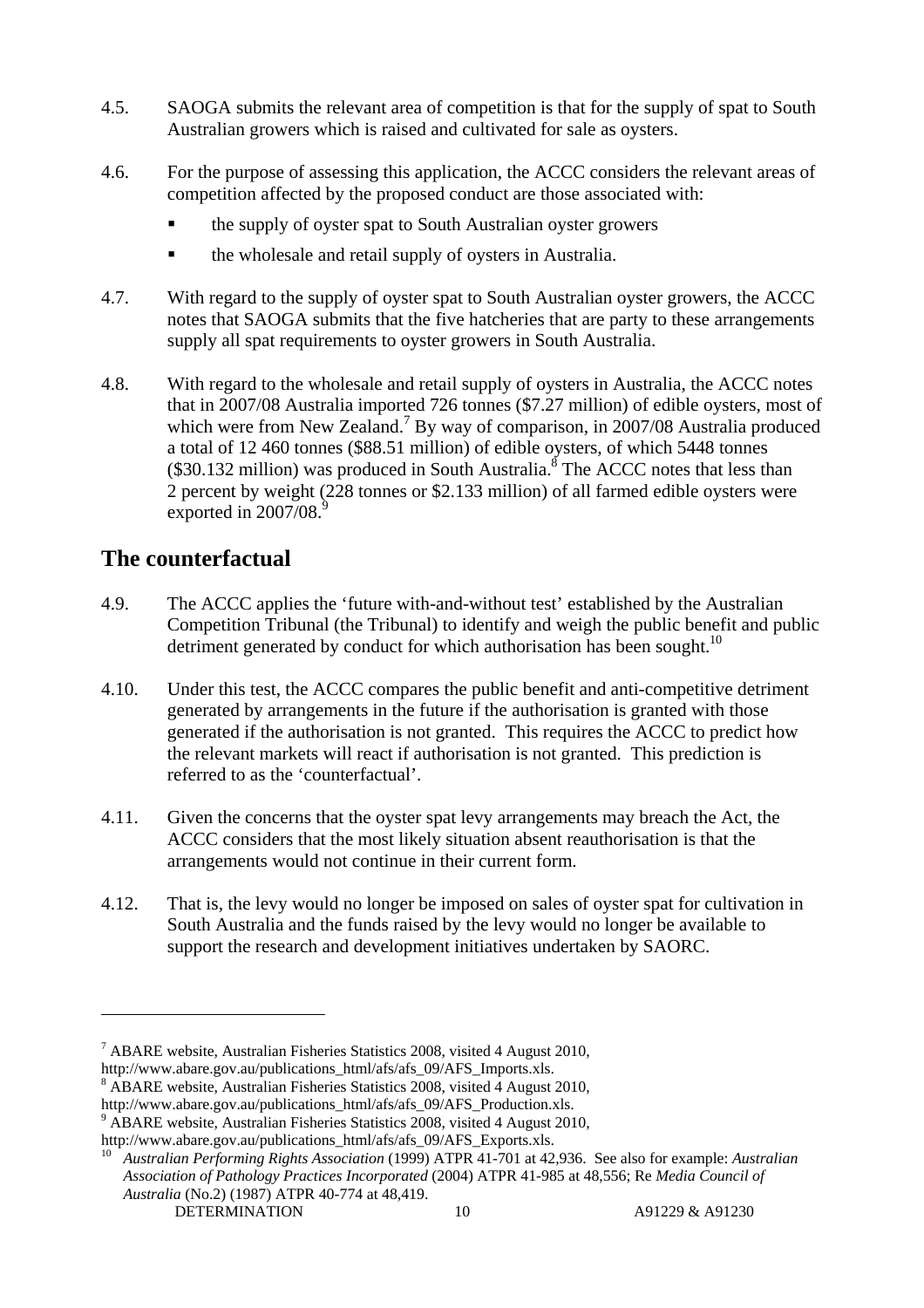4.13. Without the levy, it is possible that SAORC would continue to be funded in some form by the industry. However the level of funding generated without a formal industry wide set of arrangements such as those the subject of this application would be likely to be greatly reduced. Similarly individual businesses within the industry may choose to conduct research projects independently. However, in either case, the level of research and development undertaken and the extent to which the results of this research and development is shared across the industry, is likely to be significantly reduced absent the proposed arrangements. This issue is discussed further in the ACCC's discussion of the public benefits of the arrangements.

## **Public benefit**

 $\overline{a}$ 

4.14. Public benefit is not defined in the Act. However, the Tribunal has stated that the term should be given its widest possible meaning. In particular, it includes:

> …anything of value to the community generally, any contribution to the aims pursued by society including as one of its principle elements … the achievement of the economic goals of efficiency and progress.<sup>11</sup>

- 4.15. SAOGA submits that the oyster spat levy assists SAORC in fulfilling its objectives, including encouraging, promoting and coordinating research and development for the South Australian cultured oyster industry.
- 4.16. SAOGA submits that in the period of operation of the current authorisations (2005 to 2010) approximately \$590 000 has been collected in levies and applied in the furtherance of research objectives. The levies have been applied to projects including:
	- research into the toxicity of pinatoxin in oysters in relation to human health
	- reduction in Pacific oyster mortality by improving farming and processing technologies in South Australia
	- financial support for the Australian Seafood Cooperative Research Centre and related projects including cool chain management, supply chain temperature profiles, genetic improvement of oysters, oyster supply chain studies, benchmarking, retail transformation and oyster consumption research
	- **Example 1** enhancement of the Pacific oyster selective breeding program.
- 4.17. SAOGA submits that reauthorisation of the arrangements would permit continuity of research activities to the competitive advantage of both the industry and consumers, and result in general competition, enterprise and consumer benefits.
- 4.18. SAOGA submits that the levy and the research activities retain the full support of the participants and no grower has requested any refund of levies or raised concerns regarding the use of monies raised.
- 4.19. SAOGA also submits that the levy, by supporting the South Australian oyster industry, also supports rural and regional employment.

DETERMINATION 11 A91229 & A91230 11 *Re 7-Eleven Stores* (1994) ATPR 41-357 at 42,677. See also *Queensland Co-operative Milling Association Ltd* (1976) ATPR 40-012 at 17,242.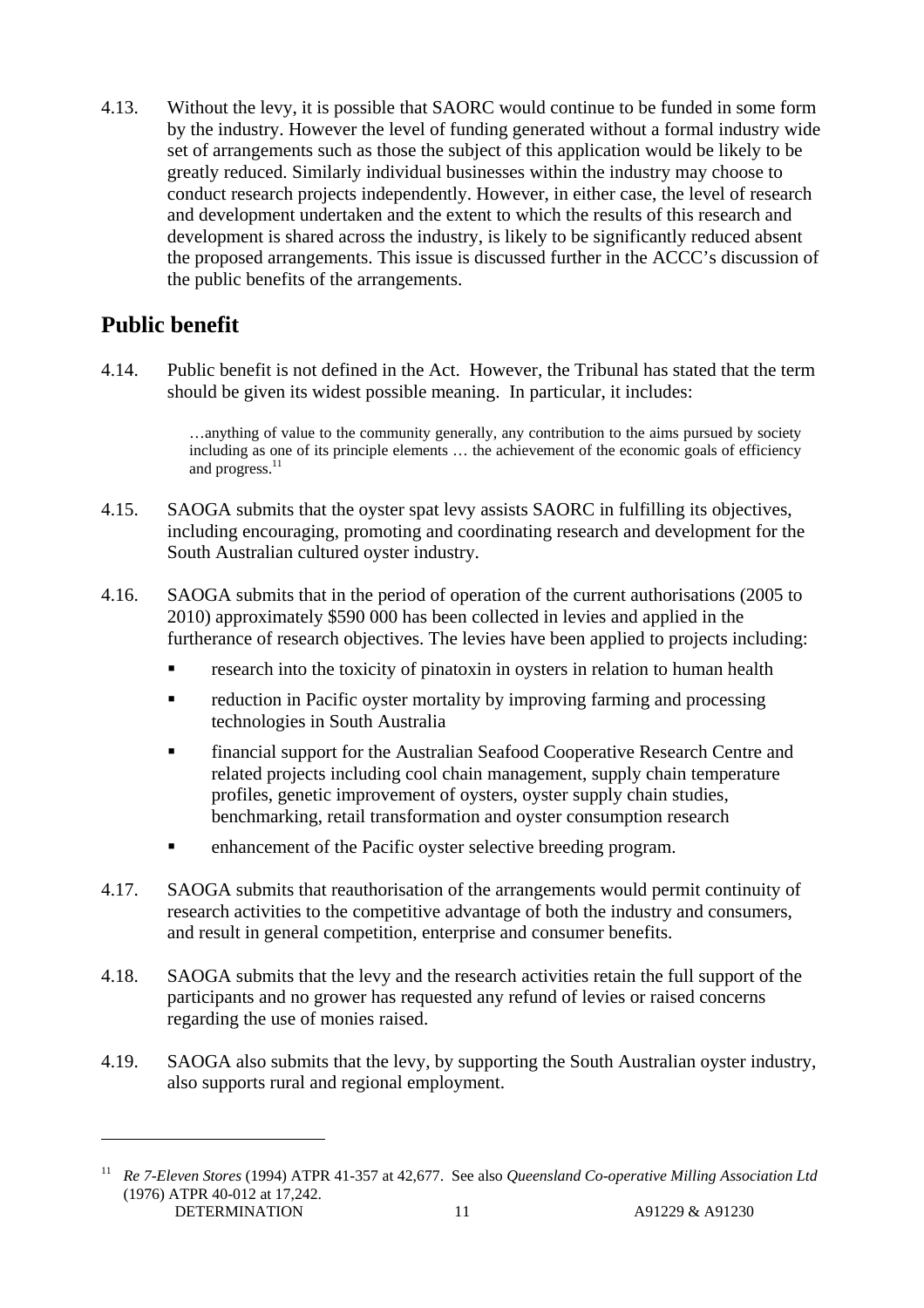- 4.20. SAAC considers that the funds raised by the levy have contributed to both the public good and the development of the South Australian and Australian Pacific oyster farming industry, as well as benefitting the South Australian and Australian oyster industries more generally.
- 4.21. SAAC submits that research funded by the levy includes:
	- studies on environmental and animal health and disease risks, ensuring safety of the product
	- studies into growth rates and genetic improvements, assisting the viability of oyster farming
	- future critical research into preparing for the effects of climate change, which may alter marine weather conditions, temperature, salinity, acidity, oxygen and carbon dioxide levels and could increase the incidence of toxic algal blooms or other emergencies.
- 4.22. SAOGA also submits that it would not be possible to quarantine the benefits arising out of the investments made in the industry through the collection of the levy to only those growers who choose to pay the levy.
- 4.23. The FRDC supports the levy. The FRDC notes that some of the funds collected by SAOGA are passed on to it via the South Australian Government. FRDC submits that it invests levies collected from various jurisdictions into research and development that benefits oyster growers.
- 4.24. PIRSA, Pacific Estate Oysters and Eyre Island Oysters all support the application for reauthorisation. Eyre Island Oysters submits that the levy provides security to the industry and facilitates long term planning.

#### *ACCC view*

- 4.25. The ACCC considers that the imposition of the levy is likely to lead to the availability of more funding, greater coordination of research and development for the industry, and wider dissemination of the results of this research and development than would be the case without the levy.
- 4.26. In a competitive market, growers would likely undertake some research and development independently of each other, to the extent that this would provide a private benefit to the grower undertaking the research. However, the nature of the research undertaken by SAOGA is such that it tends to provide a collective benefit to producers and, as noted by SAOGA, those benefits cannot be fully quarantined to only those growers who choose to pay the levy. All growers receive a benefit from the development and improved viability and productivity of the industry, improved competitiveness of the industry and the improved quality and safety of oysters produced as a result of research undertaken using levy funds, regardless of whether they pay the levy.
- 4.27. This reduces incentives for any individual grower to fund the research and provides incentives to 'free ride' on the research contributions of other growers. If a significant number of growers adopted this approach, funding, and the research and development it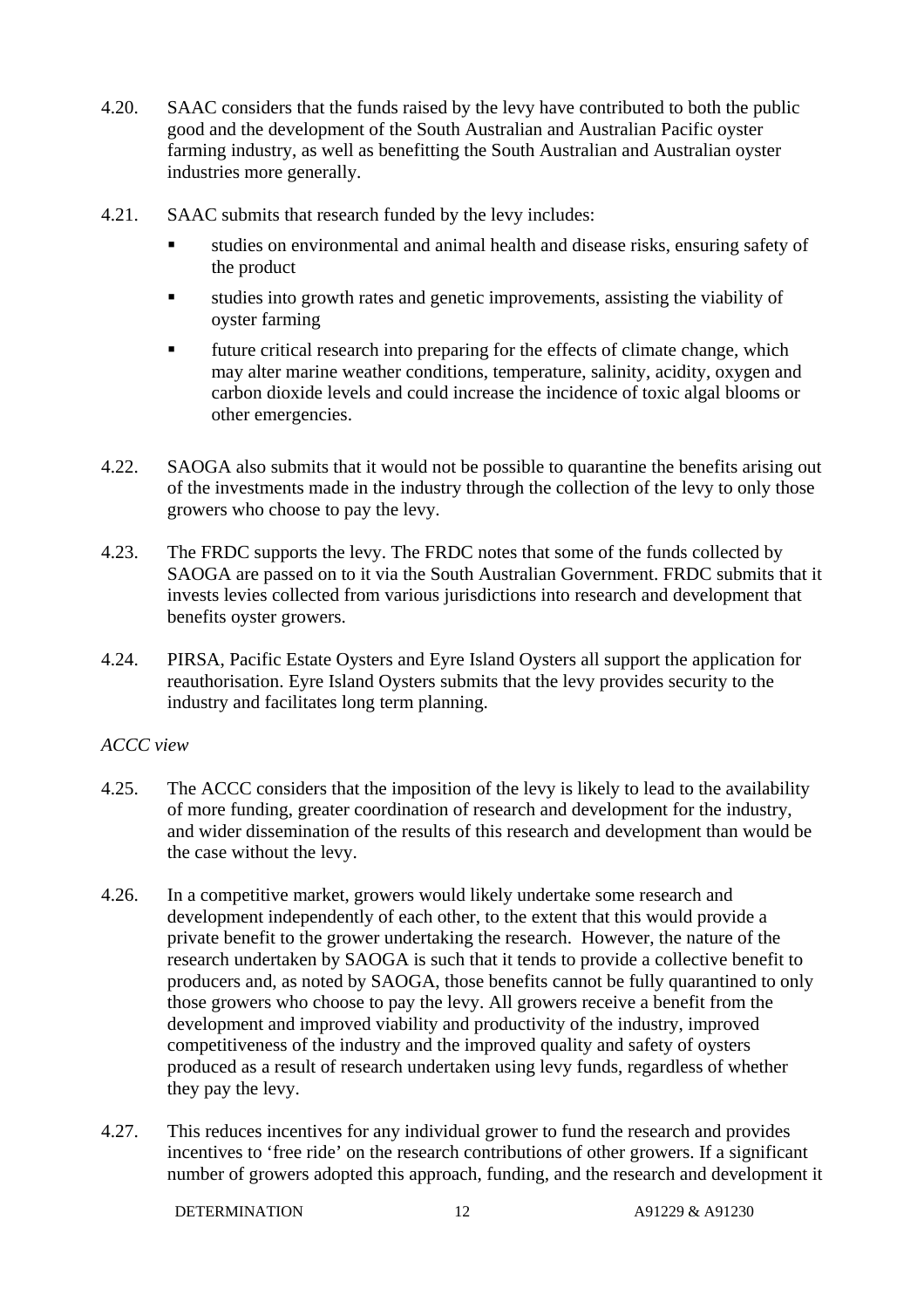underpins, would be jeopardised. Further, to the extent that individual growers did fund research and development independently of each other there would likely be duplication of research and development undertaken.

- 4.28. In these circumstances, an efficient level of research and development depends on the collective, rather than individual, willingness of growers to pay to fund the research and development. Levy arrangements such as those proposed by SAOGA capture growers collective willingness to pay and facilitate the funding of research and development.
- 4.29. The current arrangements for collecting the levy do not completely eliminate incentives for individual growers to 'free ride' as growers are still able to seek a refund on levies paid at the end of each year. Any grower seeking a refund does not have access to the results of research and development undertaken in that year. However, the grower still receives a benefit from the improved productivity and competitiveness of the industry.
- 4.30. However, by requiring that the levy be paid up front and that growers must explicitly seek a refund at the end of the year, the arrangements increase the likelihood that growers will participate in the scheme. So called 'opt out' provisions tend to be much less likely to be taken up than 'opt in' provisions. Furthermore, at the point where they are able to seek a refund, the way in which growers levy payments have contributed to research initiatives is more apparent than at the time of paying an up front levy. In this respect, no grower has ever sought a refund of levies paid.
- 4.31. The ACCC therefore considers that by capturing growers' collective willingness to pay for research and development and deterring opting out, the levy arrangements are likely to result in more optimal levels of research and development than a competitive market would achieve.
- 4.32. The ACCC notes that SAOGA and SAAC have provided details of a number of research projects conducted using the funds provided by the levy (paragraphs 4.16 and 4.21) and that submissions have been generally supportive of the levy and argue that research and development undertaken with levy funds has benefitted the industry.
- 4.33. The ACCC considers that benefits flowing from the research undertaken by SAORC may include improved safety of oysters for consumption, improved supply chain efficiency, and improved oyster quality and yields due to improved husbandry, farming technology and processing technology.
- 4.34. The ACCC also notes that in the past, funds raised by the levy have been directed to improved environmental management and expanding exports of oysters. The ACCC has previously accepted that raising levy funds to support these initiatives also contributes a public benefit. In respect of the current application the ACCC notes that there is also potential for funds raised in the future to again be directed to these types of initiatives.
- 4.35. More broadly, SAORC's research objectives contribute to the development and improved viability and productivity of the oyster growing industry, improving the competitiveness of the industry and the quality and safety of oysters produced, which the ACCC considers to be a public benefit.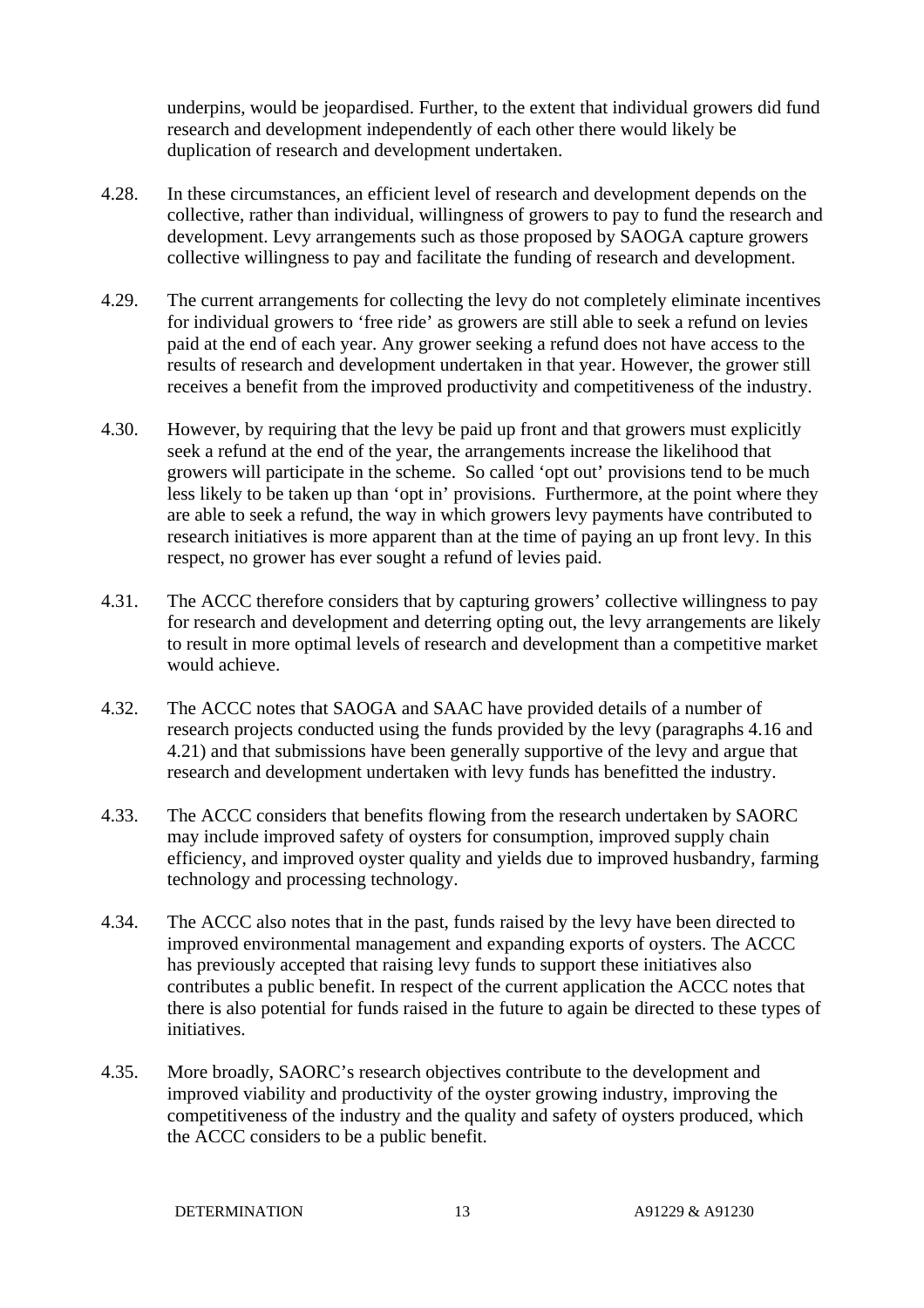- 4.36. The ACCC also accepts that to the extent that the arrangements contribute to the growth in the South Australian and national oyster industries, this will support rural and regional employment and communities.
- 4.37. The fact that no grower has exercised their right to a refund on levies paid and that no growers have raised concerns regarding the arrangements, except with regards to a proposal to increase the amount of the levy, suggests that growers consider that the benefit derived through the various projects to which levy funds are allocated outweigh the costs of funding those projects.

### **Public detriment**

4.38. Public detriment is also not defined in the Act but the Tribunal has given the concept a wide ambit, including:

> …any impairment to the community generally, any harm or damage to the aims pursued by the society including as one of its principal elements the achievement of the goal of economic efficiency.<sup>12</sup>

- 4.39. SAOGA submits that there has been no discernible detriment to the public through the imposition of the levy.
- 4.40. Other than in relation to the proposal to increase the levy, no interested party has raised concerns with the levy arrangements.

#### **Refusal to supply**

- 4.41. SAOGA notes all hatcheries supplying South Australian oyster growers are party to the oyster spat levy arrangements. However SAOGA submits that while the hatcheries agreeing that they may choose not to supply spat where the levy has not been paid has the potential effect of restricting supply, because growers can seek a refund of levies paid the arrangements do not generate significant detriment. SAOGA submits that the ability to seek a refund means that growers cannot be forced to pay the levy against their will.
- 4.42. Further, SAOGA submits that the agreement does not preclude the hatcheries from supplying spat if the levy is not paid. Rather, hatcheries agree that each can 'choose' not to supply a grower that does not pay the levy.
- 4.43. SAOGA states that information about obtaining refunds was provided in publications and during meetings when SAORC was formed and at various meeting since that time. SAOGA states that it understood that growers were aware that a refund could be requested and was surprised to learn through the course of the ACCC's consideration of the current application for revocation and substitution that some growers did not appear to be aware that a refund could be requested. SAOGA states that it now proposes to ensure that documentation about the availability of refunds is provided prior to each SAORC annual general meeting.

DETERMINATION 14 A91229 & A91230 12 *Re 7-Eleven Stores* (1994) ATPR 41-357 at 42,683.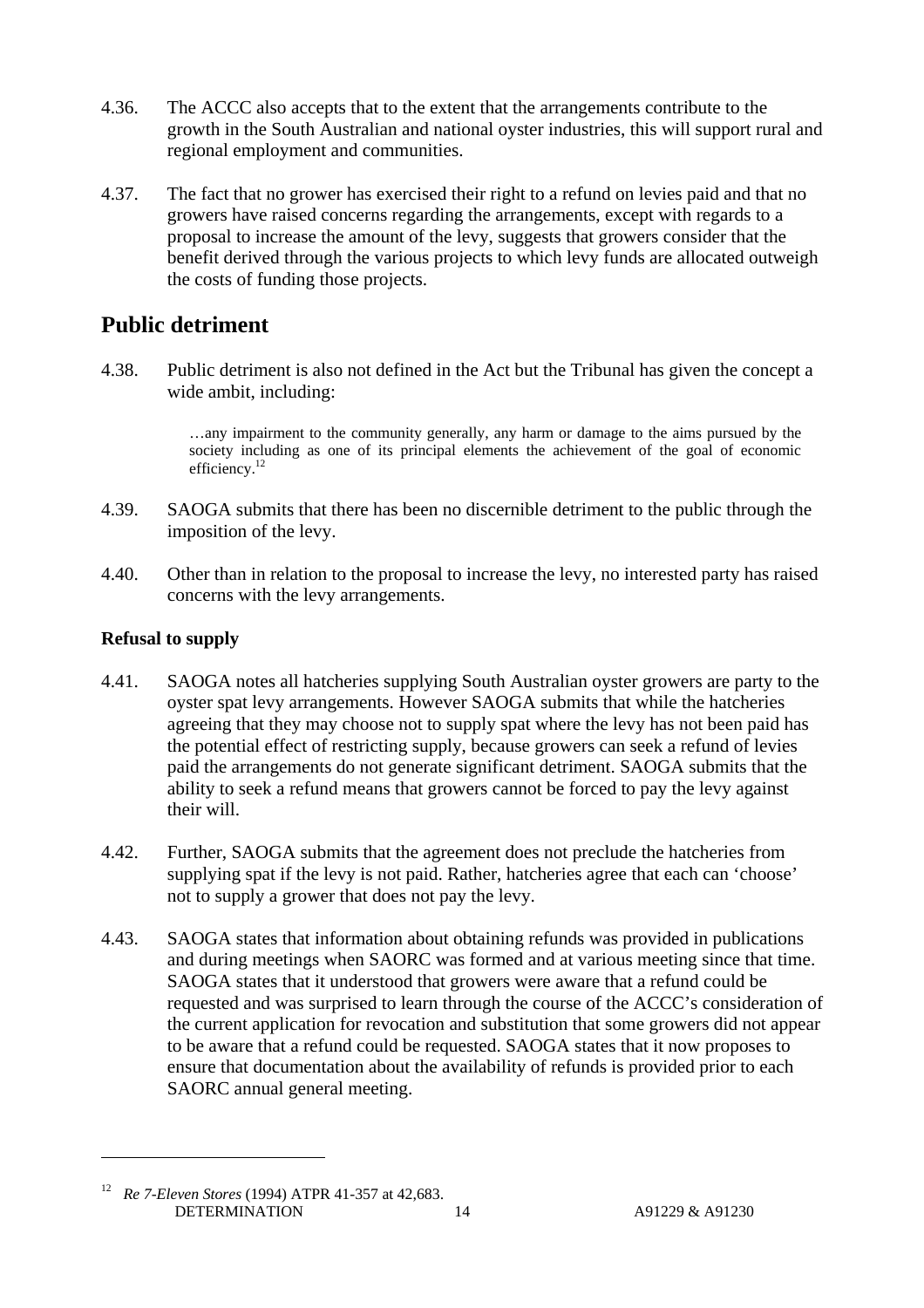- 4.44. During the course of considering the application for revocation and substitution the ACCC asked SAOGA to comment about how asking growers at the start of the year whether they wished to pay the levy, rather than automatically collecting the levy and then providing an opportunity for growers to seek refunds at the end of the year, would affect the operation of the scheme.
- 4.45. SAOGA responded that if such a system operated on an 'opt out' basis which automatically assumed that the growers agreed to pay the levy unless they indicated otherwise it may have little practical effect on the process of raising levies beyond adding some degree of administrative burden in having to organise variations to billing arrangements for growers that opted out.
- 4.46. However, SAOGA argued that if such a system operated on an 'opt in' basis the administrative burden would likely be greater as positive action would be required in approaching each grower with necessary follow up where no response was received and administrative issues associated with changing billing arrangements for hatcheries.
- 4.47. SAOGA submitted that in either case, the administrative burden on itself and hatcheries would rise and that such a change is unnecessary given the widespread support for the arrangements as they stand.

#### *ACCC view*

- 4.48. Agreements between competitors which impose restrictions on their decisions as to what they deal in, or with whom they deal, can result in allocative inefficiencies. Such agreements distort market signals and can suppress competitive dynamics that would exist in a competitive market.
- 4.49. These agreements also have the potential to increase barriers to market entry or expansion, which reduces the competitive restraint applying to market participants. Both can lead to increased prices and reduced choice for consumers and significant inefficiencies.
- 4.50. In this instance, the proposed arrangements include an agreement between competing hatcheries, who between them supply oyster spat to all South Australia's oyster growers, not to supply spat to growers if they do not pay the levy.
- 4.51. The ACCC notes SAOGA's argument that the arrangements do not require hatcheries to withhold supply but rather provides them with the option to 'choose' whether or not to withhold supply to growers that do not pay the levy. However, given that the arrangements provide for the option of withholding supply the ACCC does not place great weight on this argument. Although, it is relevant to note that no grower has, to date, been refused supply because they have refused to pay the levy.
- 4.52. While the arrangements, if they were to result in some South Australian oyster growers being refused supply of oyster spat, would generate significant anti-competitive detriment, the ACCC is of the view that the anti-competitive detriment resulting from the arrangements is significantly diminished by the operation of the refund scheme. Specifically, the refund scheme allows growers to choose not to participate in the arrangements without their supply of oyster spat being jeopardised.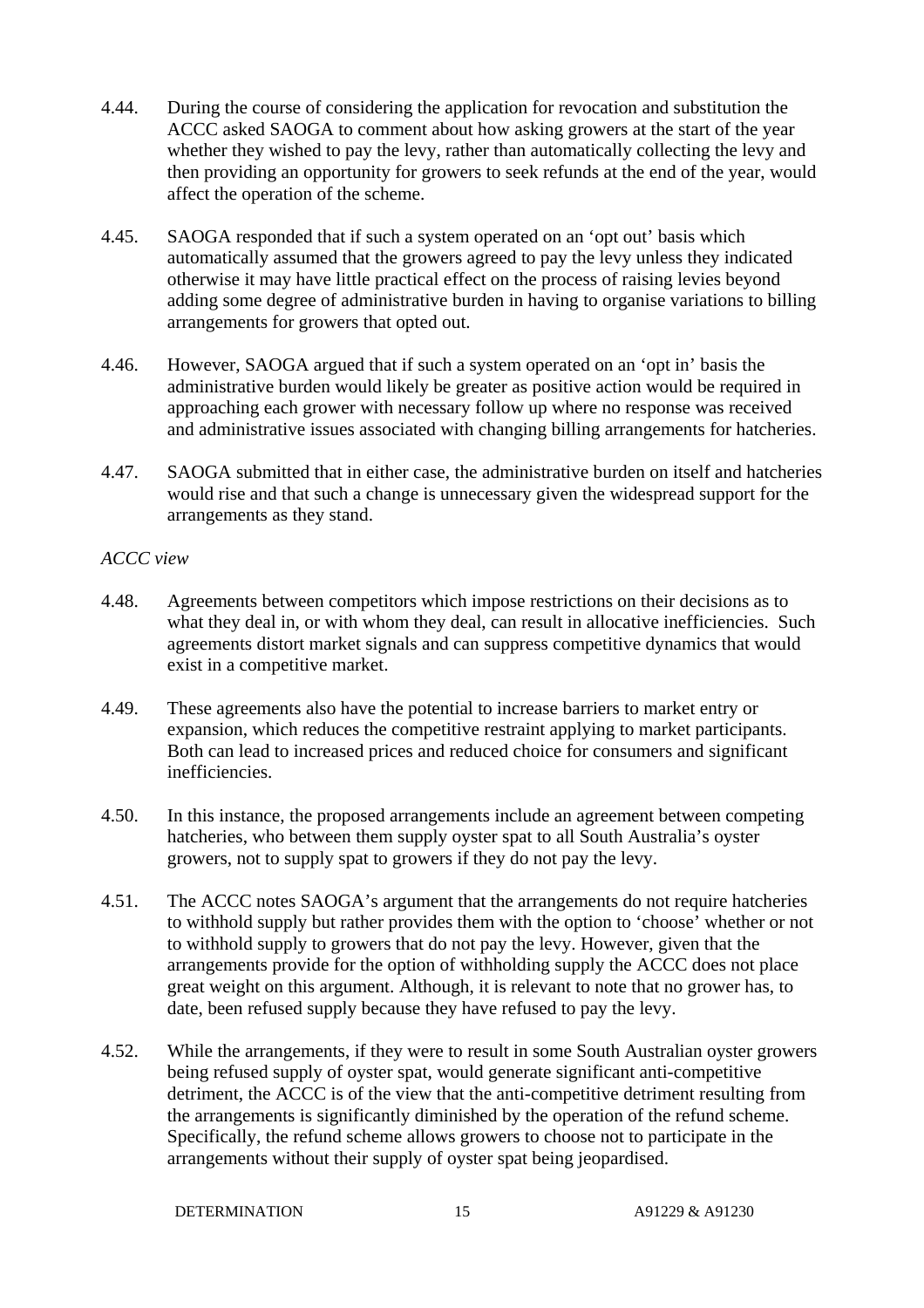- 4.53. The ACCC notes that no grower has ever sought a refund of the levy and the continued widespread industry support for the levy suggesting that growers do not consider that its imposition results in any significant detriment to them.
- 4.54. The mitigating effect of the refund scheme would be reduced if not all growers were made aware of their option to seek a refund. In this respect, the ACCC accepts SAOGA's submission that it will now include information about obtaining a refund in documentation preceding each annual general meeting.
- 4.55. The ACCC also notes that it may be possible for SAORC research and development to be funded by asking growers at the start of the year whether they wished to pay the levy, either through an opt in or opt out system.
- 4.56. However, as noted in the ACCC's consideration of the public benefits of the arrangements, because many of the benefits of the research and development cannot be quarantined to only those growers who choose to pay the levy, there is an incentive for individual growers to not pay the levy and free ride on the contribution of others. This would result in less research and development being undertaken. The system whereby growers are required to pay the levy up front and then exercise the option of seeking a refund at the end of each year increases the likelihood that growers will participate in the scheme.
- 4.57. In addition, as also noted by SAOGA, having to seek the consent of each grower at the start of the year to the imposition of the levy, either on an opt in or opt out basis, would increase the administrative burden and costs of the scheme.
- 4.58. More generally, the ACCC notes that the levy arrangements in their current form, through the operation of the refund scheme, broadly reflect a user pays principal. The fact that no grower has sought a refund on levies paid and that submissions from growers have generally been supportive of the arrangements, suggests that growers consider that the benefit derived through the various projects to which levy funds are allocated outweigh the costs of funding those projects.

#### **Agreement on price**

- 4.59. SAOGA submits that if it had unrestricted discretion to increase the levy, with consequential potential increases in price, this could distort competition. However, SAOGA submits the arrangements as structured do not provide them with the discretion to increase price other than within the parameters set out in their application for revocation and substitution.
- 4.60. SAOGA also submits that the hatcheries do not profit from the levy, as it is collected purely for the purposes of research and development. SAOGA also submits that as the levy applies equally to all spat sold into South Australia, competition on price is not restricted.

#### *ACCC view*

4.61. Agreements between competitors which influence the pricing decisions of market participants have the potential to result in allocative inefficiencies. That is, they can move prices away from levels that would be set in a competitive market. This can

DETERMINATION 16 A91229 & A91230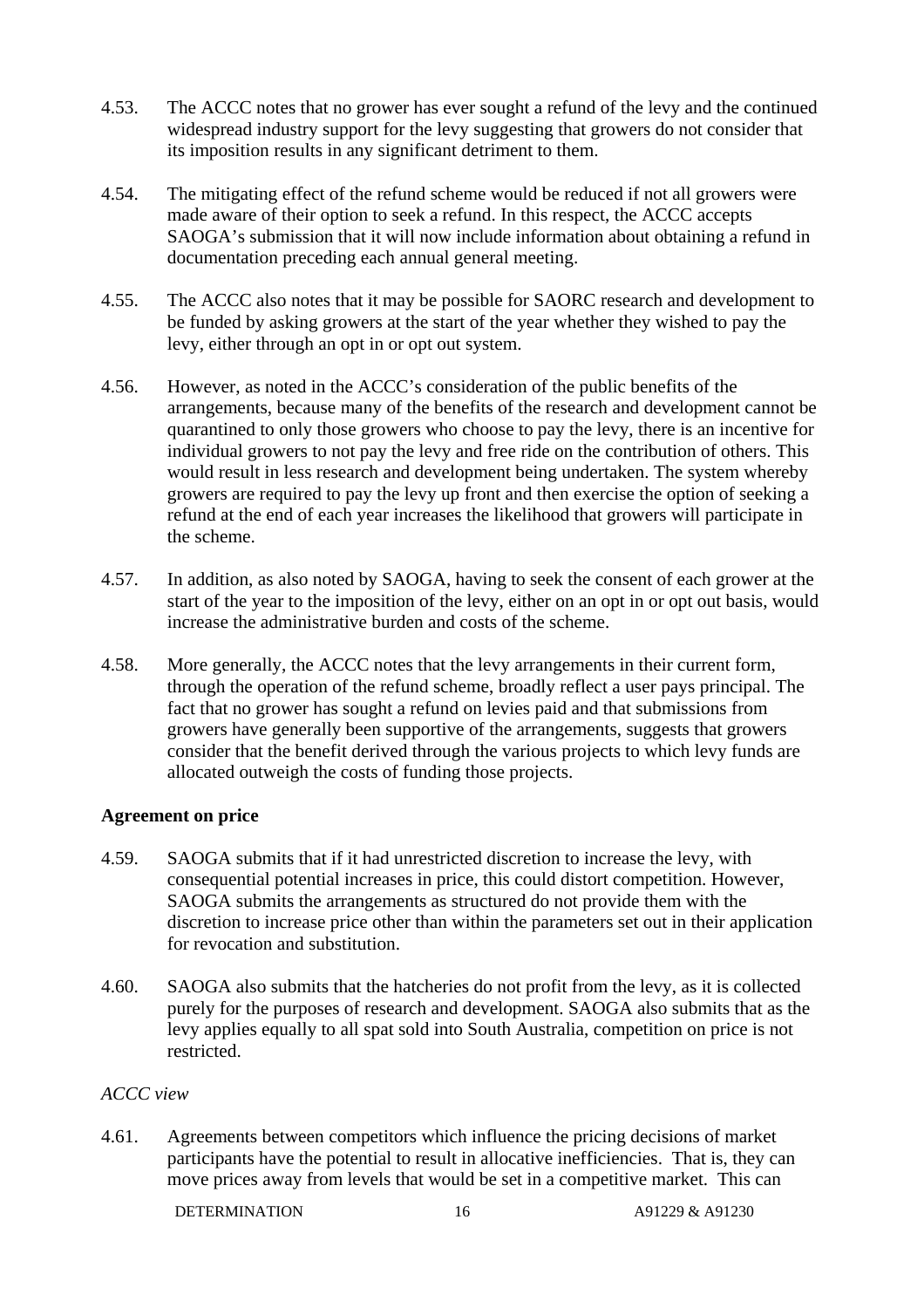result in higher prices for consumers and send market signals which direct resources away from their most efficient use.

- 4.62. In this instance, the arrangements involve an agreement between competing hatcheries to fix an element of the prices they charge for oyster spat.
- 4.63. However the ACCC notes SAOGA's submission that hatcheries do not profit from the levy and that the levy is used only for research and development purposes to the benefit of the South Australian oyster industry. Further, the levy is applied equally to all growers such that none are at a competitive disadvantage under the arrangements. In addition, the cost of the levy may be offset by a reduction in oyster farming costs as a result of the research and development undertaken by SAORC.
- 4.64. The levy could potentially increase the price wholesalers pay for oysters purchased from South Australian growers. Any such increase in wholesale prices could also be reflected in retail prices. However the ACCC notes that the current levy represents only around 3 percent of the purchase price of spat and a much smaller proportion again of the end retail price of oysters. In addition, South Australian Pacific oysters face competition from other Australian and internationally produced oysters and it is in SAOGA's interests to ensure that the price of its members' oysters remains competitive. For these reasons the ACCC considers any increase in wholesale or retail prices would be minimal.
- 4.65. Moreover, research and development undertaken using the levy funds may improve the overall competitiveness of the South Australian oyster industry and may in fact lead to lower wholesale and retail prices. The fact that the overwhelming majority of growers continue to pay the levy despite it being, in effect voluntary, supports this assertion.

#### **Increase in the oyster spat levy**

- 4.66. SAOGA submits that the effects of inflation have negatively affected the value of the oyster spat levy, which has remained \$1.00 per 1000 oyster spat since its introduction in 1999. Originally, SAOGA's application for reauthorisation proposed that:
	- the levy be revised to \$1.50 per 1000 oyster spat, and that the levy be adjusted on 1 January of each year commencing 2012 to reflect any increase in the Consumer Price Index (CPI) (all Groups – Adelaide) for the preceding 12 month period, or in the alternative
	- $\bullet$  the levy be revised to \$1.50 per 1000 oyster spat, or
	- the levy remain at \$1.00 per 1000 oyster spat and that the levy be adjusted on 1 January of each year commencing 2011 to reflect any increase in the CPI (all Groups – Adelaide) for the preceding 12 month period.
- 4.67. SAOGA initially submitted that increasing the levy in this manner would ensure that SAOGA cannot increase the levy above what is reasonably reflective of the overall cost and pricing pressures on the growers whilst ensuring that the amount of levies collected bears some relationship to the increasing research activity costs.
- DETERMINATION 17 A91229 & A91230 4.68. Boylan Oysters, JB and CJ Holmes, Eyre Island Oysters, Pure Coffin Bay Oysters and one submission excluded from the public register at the request of the party making the submission do not support increasing the levy in the manner originally proposed.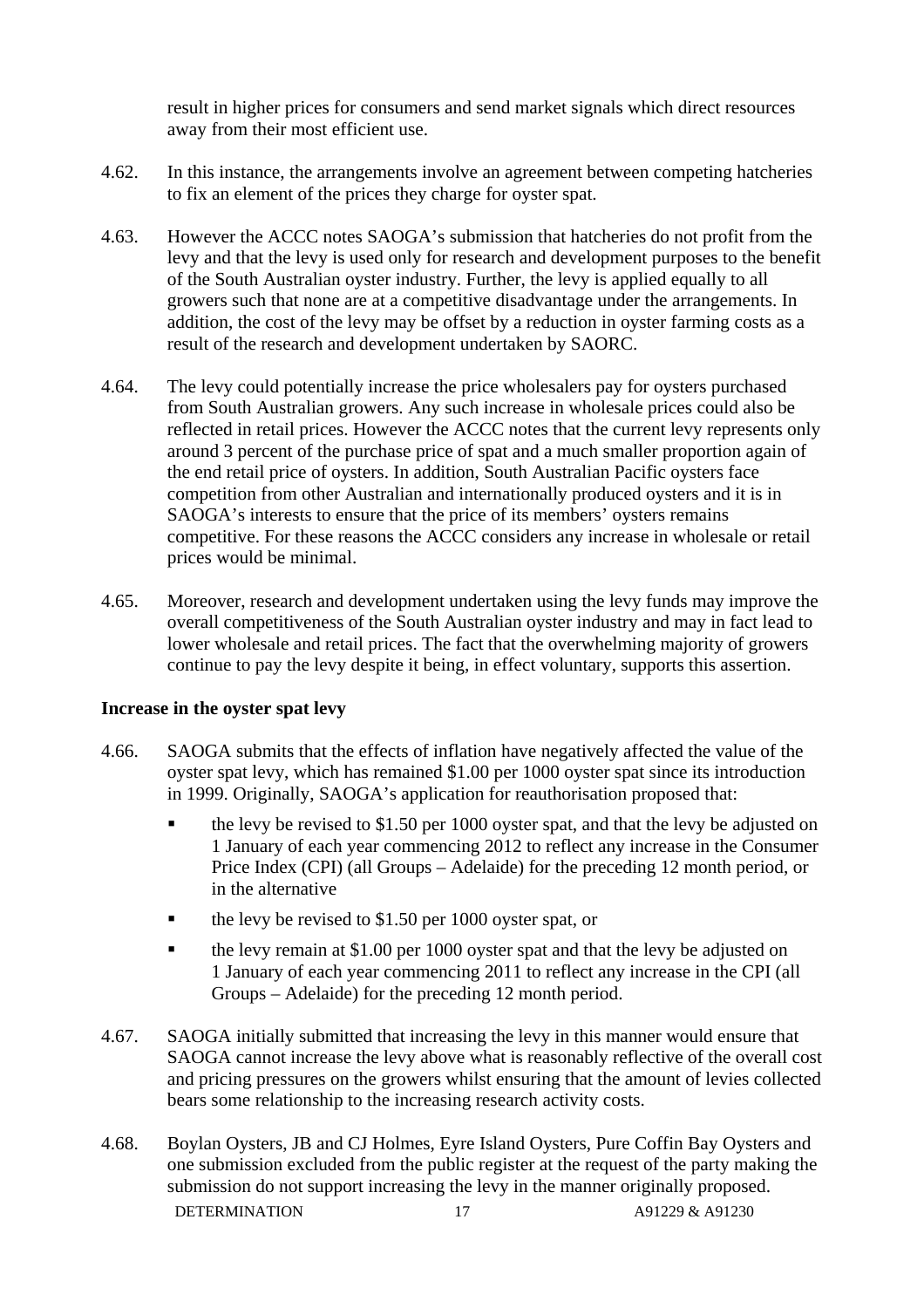- 4.69. Boylan Oysters and JB and CJ Holmes submit that they do not support an increase in the levy in an environment where grower costs have increased. Eyre Island Oysters submits that the volume of spat being purchased has increased dramatically in the past 10 years, proportionately increasing the levy contributions sufficiently to avoid an increase in the levy.
- 4.70. In response SAOGA advised that, having considered the views of interested parties who had commented on the proposal to increase the levy and in recognition of the concerns about the increase, SAOGA was no longer seeking to increase the levy from \$1.00 to \$1.50. Instead, it requests that the levy either:
	- be revised to \$1.00 per 1000 oyster spat, adjusted on 1 January each year commencing 2011 to reflect any increase in the CPI (all Groups – Adelaide) for the preceding 12 month period, or
	- remain unchanged from the previous authorisations at \$1.00 per 1000 oyster spat.

#### *ACCC view*

- 4.71. As noted, one factor mitigating against any public detriment potentially generated by the levy arrangements is that the levy constitutes only a small proportion of the price of oyster spat.
- 4.72. The ACCC accepts SAOGA's submission that with the levy having remained constant since 1999, the real value of funds raised by the levy, per 1000 spat sold, has fallen. While one submission argued that this reduction in the real value of funds raised per 1000 spat sold has been offset by an increase in the volume of spat sold, figures provided by SAOGA, as summarised at paragraph 2.11, suggest that the amount collected through levies has remained roughly constant for the last five years. Accordingly, the real value of funds raised by the levy, both per 1000 spat, and in total, has fallen significantly in the last five years.
- 4.73. The ACCC also notes that when the ACCC last considered the arrangements in 2005, the \$1.00 levy represented approximately 6 percent of the purchase price of spat.<sup>13</sup> Based on the information provided by SAOGA, the \$1.00 levy currently represents approximately 3 percent of the purchase price of spat.14
- 4.74. The ACCC considers that, in order to maintain funding levels to support research and development initiatives undertaken by SAORC at their current level, in real dollar terms, the levy should be indexed to the inflation rate.
- 4.75. Even if the \$1.00 levy was increased annually, indexed to the inflation rate (CPI all Groups – Adelaide), the levy would remain modest in comparison with the price of spat.

DETERMINATION 18 A91229 & A91230

<sup>&</sup>lt;sup>13</sup> SAOGA submission in support of applications A60024 and A60025. Based on an average spat price of \$17. <sup>14</sup> SAOGA supporting submission. Based on SAOGA estimate that, if increased to \$1.50 per 1000 oysters the levy would represent less than 5 percent of the purchase price of spat.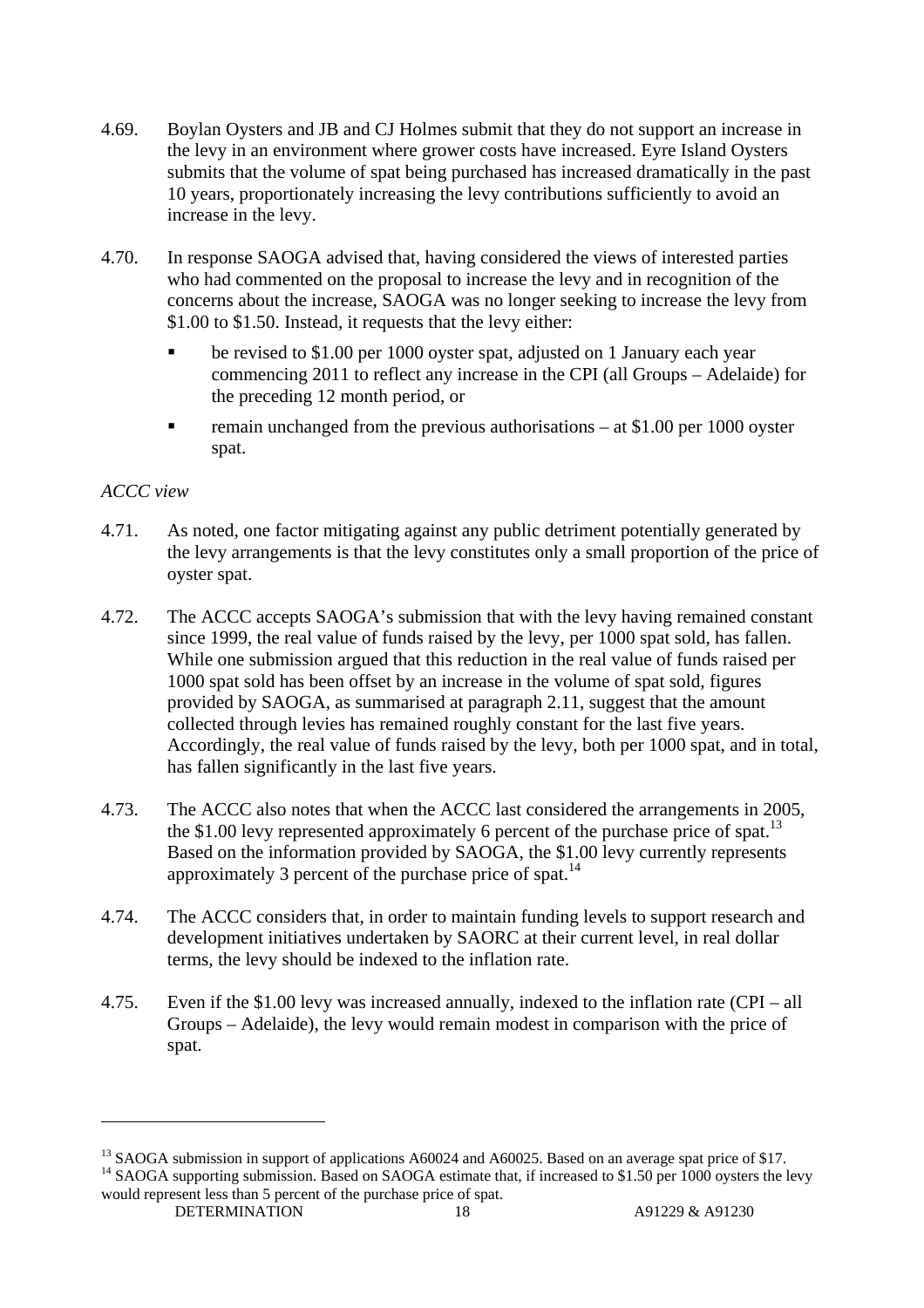## **Balance of public benefit and detriment**

- 4.76. In general, the ACCC may only grant authorisation if it is satisfied that, in all the circumstances, the oyster spat levy agreement is likely to result in a public benefit, and that public benefit will outweigh any likely public detriment.
- 4.77. In the context of applying the net public benefit test in section  $90(8)^{15}$  of the Act, the Tribunal commented that:

… something more than a negligible benefit is required before the power to grant authorisation can be exercised.<sup>16</sup>

- 4.78. In a competitive market, incentives for individual growers to undertake research and development of the type undertaken by SAORC would be limited. While the cost of undertaking research and development would be borne by the individual grower, much of the benefit from the types of research SAORC undertakes, which is aimed at improving the viability and competitiveness of the South Australian oyster industry, is shared by all growers. Therefore, absent industry wide arrangements, there are strong incentives for individual growers to free ride on the provision of research and development by others.
- 4.79. Efficient levels of research and development of this type depend on growers' collective willingness to pay for the research and development rather than their individual willingness to pay. Levy arrangements such as those proposed by SAOGA capture growers' collective willingness to pay and facilitate the efficient funding of research and development.
- 4.80. The ACCC considers that by supporting SAORC's research objectives the imposition of the levy is likely to result in public benefits. The imposition of the levy is likely to lead to the availability of more funding, greater coordination of research and development for the South Australian oyster industry, and wider dissemination of the results of this research and development.
- 4.81. SAORC's research objectives contribute to the development and improved viability and productivity of the oyster growing industry, improving the competitiveness of the industry and the quality and safety of oysters produced.
- 4.82. The ACCC also considers that to the extent that the arrangements contribute to the growth of the South Australian and national oyster industries, this will support rural and regional employment and communities.
- 4.83. While the arrangements, if they were to result in some South Australian oyster growers being refused supply of oyster spat, would generate significant anti-competitive detriment, the ACCC is of the view that the anti-competitive detriment resulting from the arrangements is very limited given the operation of the refund scheme. The refund

<sup>&</sup>lt;sup>15</sup> The test at 90(8) of the Act is in essence that conduct is likely to result in such a benefit to the public that it

DETERMINATION 19 A91229 & A91230 should be allowed to take place. 16 *Re Application by Michael Jools, President of the NSW Taxi Drivers Association* [2006] ACompT 5 at paragraph 22.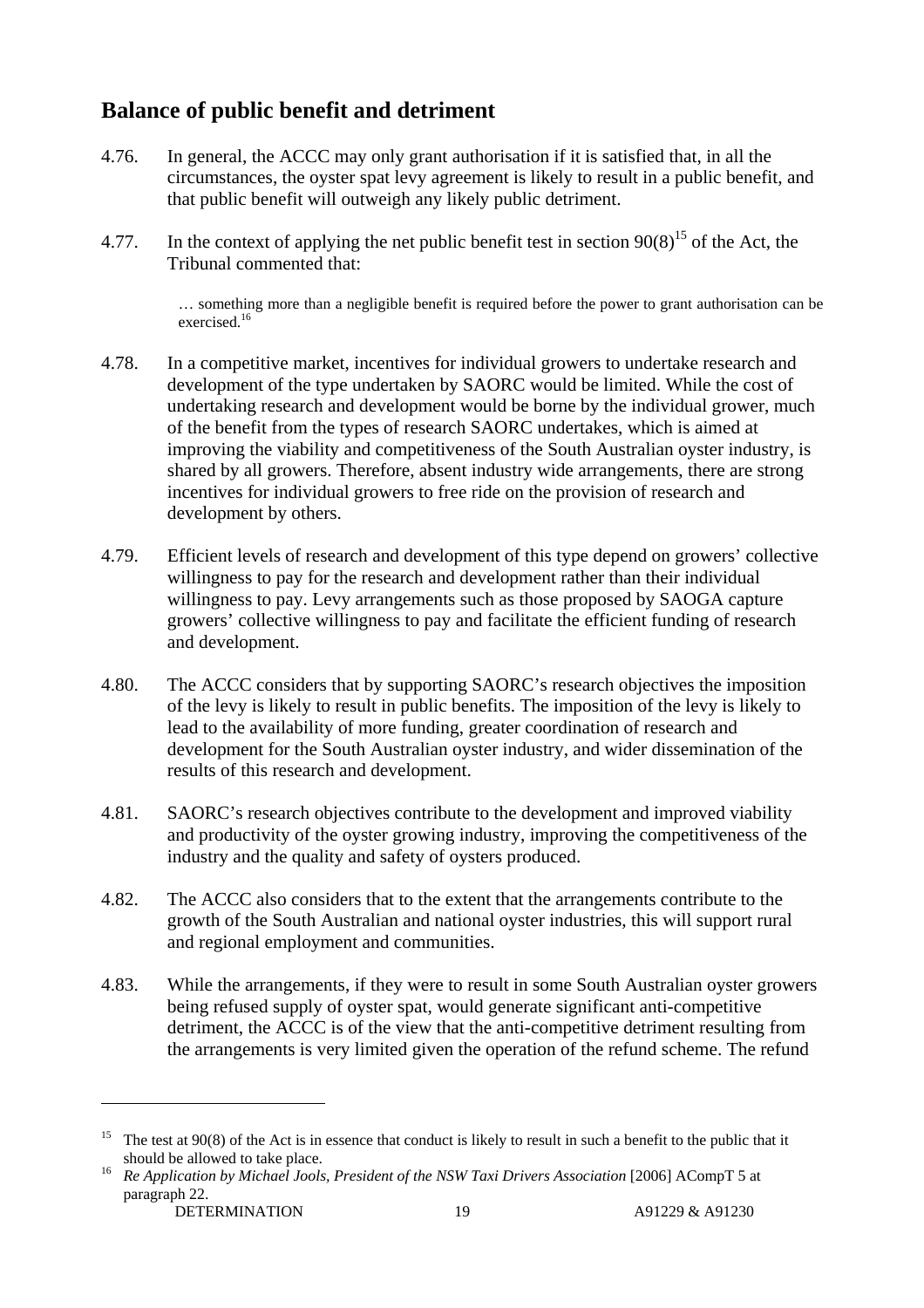scheme allows growers to choose not to participate in the arrangements without their supply of oyster spat being jeopardised.

- 4.84. The levy, at \$1 per 1000 spat, constitutes around 3 percent of the purchase price of spat. The fact that no grower has sought a refund on levies paid, and the general widespread industry support for the arrangements, suggests that growers consider that the benefit derived through the various projects to which levy funds are allocated outweigh the costs of funding those projects.
- 4.85. The ACCC considers that, in order to maintain funding levels to support research and development initiatives undertaken by SAORC at their current level, in real dollar terms, the levy should be indexed to the consumer price index as proposed by the applicant.
- 4.86. Accordingly, the ACCC considers the public benefit that is likely to result from the conduct is likely to outweigh the public detriment, including the detriment from any lessening of competition that would result. The ACCC is therefore satisfied that the tests in sections 90(6), 90(7), 90(5A) and 90(5B) are met.
- 4.87. In addition, the ACCC is satisfied that the test in section 90(8) is met as the reauthorisation sought is likely to result in such a benefit to the public that the arrangements should be allowed to take place.

## **Length of authorisation**

- 4.88. The Act allows the ACCC to grant authorisation for a limited period of time.<sup>17</sup> The ACCC generally considers it appropriate to grant authorisation for a limited period of time, so as to allow an authorisation to be reviewed in the light of any changed circumstances.
- 4.89. The SAOGA submits that it wishes to reduce the costs it incurs in reapplying for authorisation and seeks authorisation for (in descending order of preference):
	- **a** an indefinite period, or
	- $\blacksquare$  10 years, or
	- **five years.**
- 4.90. The oyster spat levy has been operating successfully for 10 years with widespread industry support. No concerns have been raised with the ACCC about the arrangements other than with respect to the initial proposal to increase the levy to \$1.50. This concern is addressed at paragraphs 4.71 to 4.75. In addition the ACCC notes the ability to seek a refund for levies paid.
- 4.91. Given the widespread industry support for the arrangements and the ability for any grower dissatisfied with the levy to seek a refund the ACCC grants authorisation to the arrangements for a further 10 years.

DETERMINATION 20 A91229 & A91230  $17$  Section 91(1).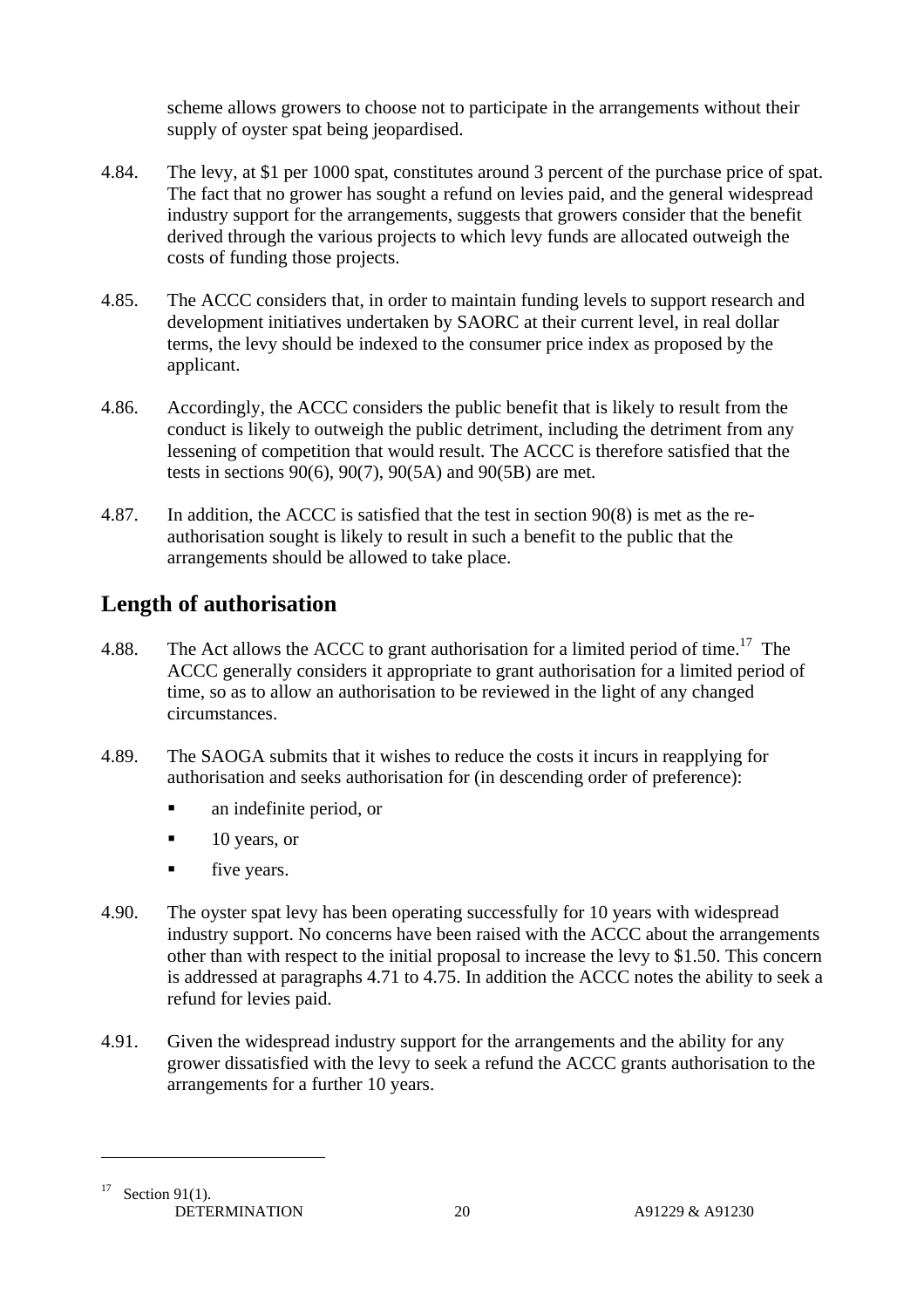4.92. The ACCC may review the authorisation, prior to the expiry of the authorisation, if there has been a material change of circumstances since the authorisation was granted.

### **Variations to the oyster spat levy agreement**

4.93. The ACCC notes that any amendments to the oyster spat levy agreement during the term of this authorisation would not be covered by the re-authorisation.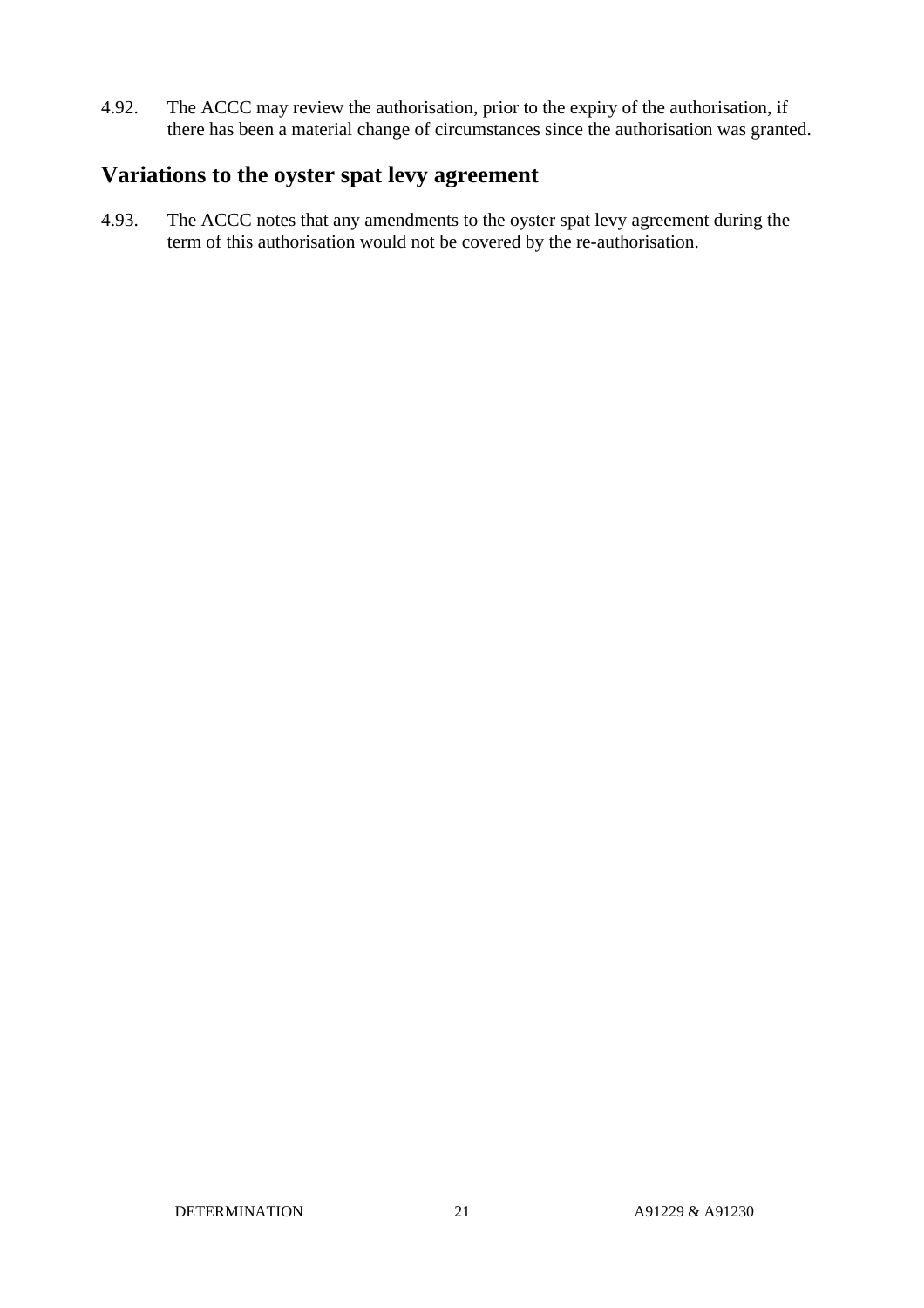## **5. Determination**

## **The application**

- 5.1. On 17 May 2010 the South Australian Oyster Growers Association Inc (SAOGA) lodged an application for revocation of authorisations A60024 and A60025 and substitution of authorisations A91229 and A91230 for the ones revoked.
- 5.2. Applications A91229 and A91230 were made under section 91C(1) of the Act. The initial authorisation was made under subsection 88(1).
- 5.3. In particular, SAOGA seeks authorisation to give effect to an agreement between SAOGA and five oyster hatcheries for the imposition of a levy on purchasers of oyster spat for cultivation in South Australia.
- 5.4. Section 90A(1) requires that before determining an application for authorisation the ACCC shall prepare a draft determination.

## **The net public benefit test**

- 5.5. For the reasons outlined in Chapter 4 of this determination, the ACCC considers that in all the circumstances the conduct for which authorisation is sought are likely to result in a public benefit that would outweigh the detriment to the public constituted by any lessening of competition arising from the arrangements. The ACCC is therefore satisfied that the tests in sections 90(6), 90(7), 90(5A) and 90(5B) are met.
- 5.6. In addition, the ACCC is satisfied that the test in section 90(8) is met as the reauthorisation sought is likely to result in such a benefit to the public that the arrangements should be allowed to take place.
- 5.7. The ACCC therefore **revokes** authorisations A60024 and A60025 **and grants** authorisations A91229 and A91230 in substitution.

## **Conduct for which the ACCC grants authorisation**

- 5.8. The ACCC revokes authorisations A60024 and A60025 and grants authorisations A91229 and A91230 in substitution.
- 5.9. The ACCC grants authorisation under section 91C(4) of the Act to SAOGA for the oyster spat levy agreement*.*
- 5.10. The ACCC grants authorisation to SAOGA for the oyster spat levy agreement for 10 years.
- 5.11. The ACCC grants authorisation for the levy, currently set at \$1.00 per 1000 oyster spat, to be adjusted on 1 January of each year commencing in 2011 to reflect any increase in the Consumer Price Index (all Groups – Adelaide) for the preceding 12 months.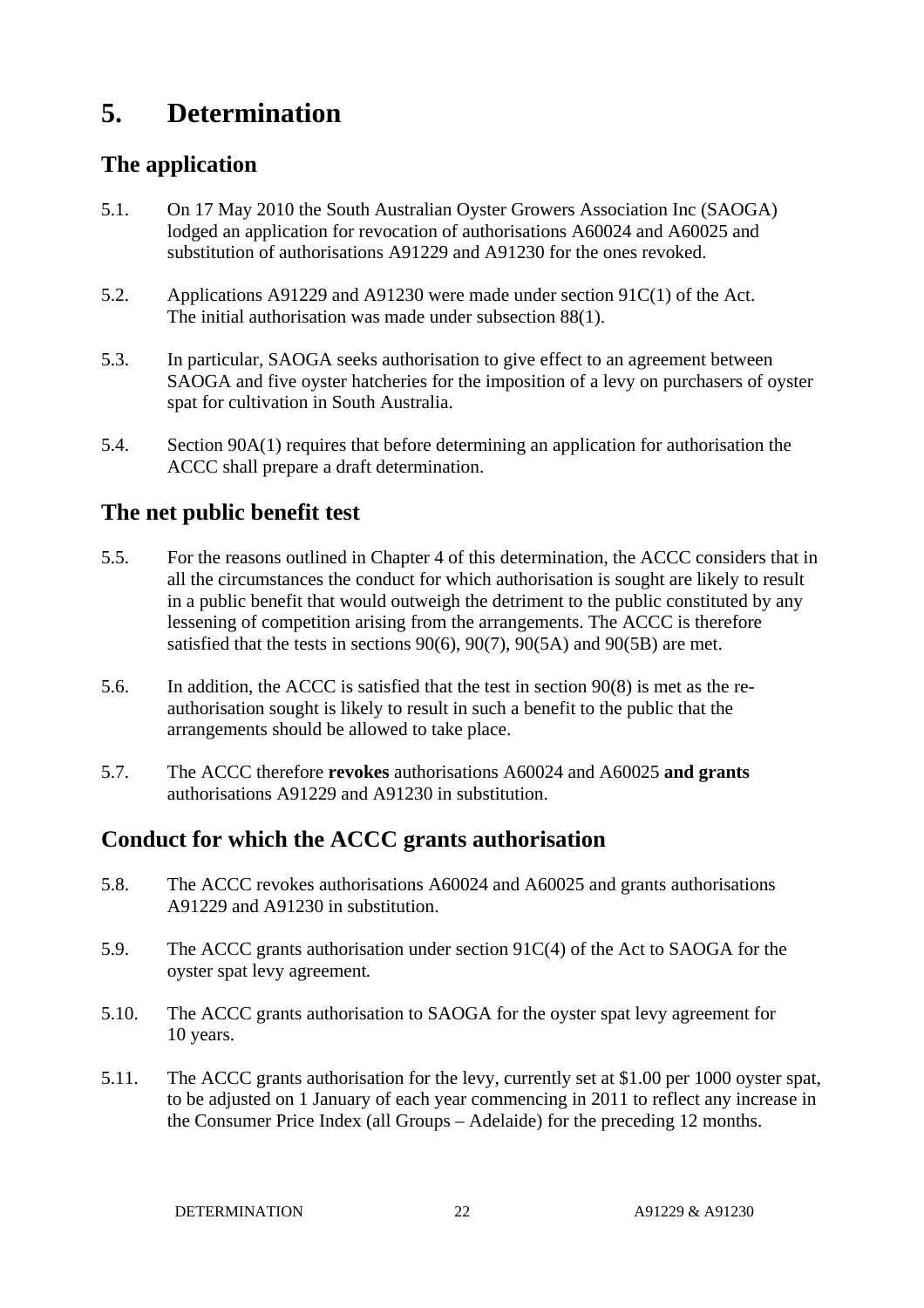- 5.12. Further, the reauthorisation is in respect of the oyster spat levy agreement as it stands at the time authorisation is granted. Any changes to the oyster spat levy agreement during the term of the re-authorisation would not be covered by the re-authorisation.
- 5.13. This determination is made on 1 October 2010.
- 5.14. The attachments to this determination are part of the determination.

#### **Interim authorisation**

- 5.15. On 26 July 2010, SAOGA requested interim authorisation for the oyster spat levy agreement. The ACCC granted interim authorisation to the substitute authorisation on 20 August 2010.
- 5.16. Interim authorisation will remain in place until the date the ACCC's final determination comes into effect or until the ACCC decides to revoke interim authorisation.

### **Date authorisation comes into effect**

5.17. This determination is made on 1 October 2010. If no application for review of the determination is made to the Australian Competition Tribunal (the Tribunal), it will come into force on 23 October 2010.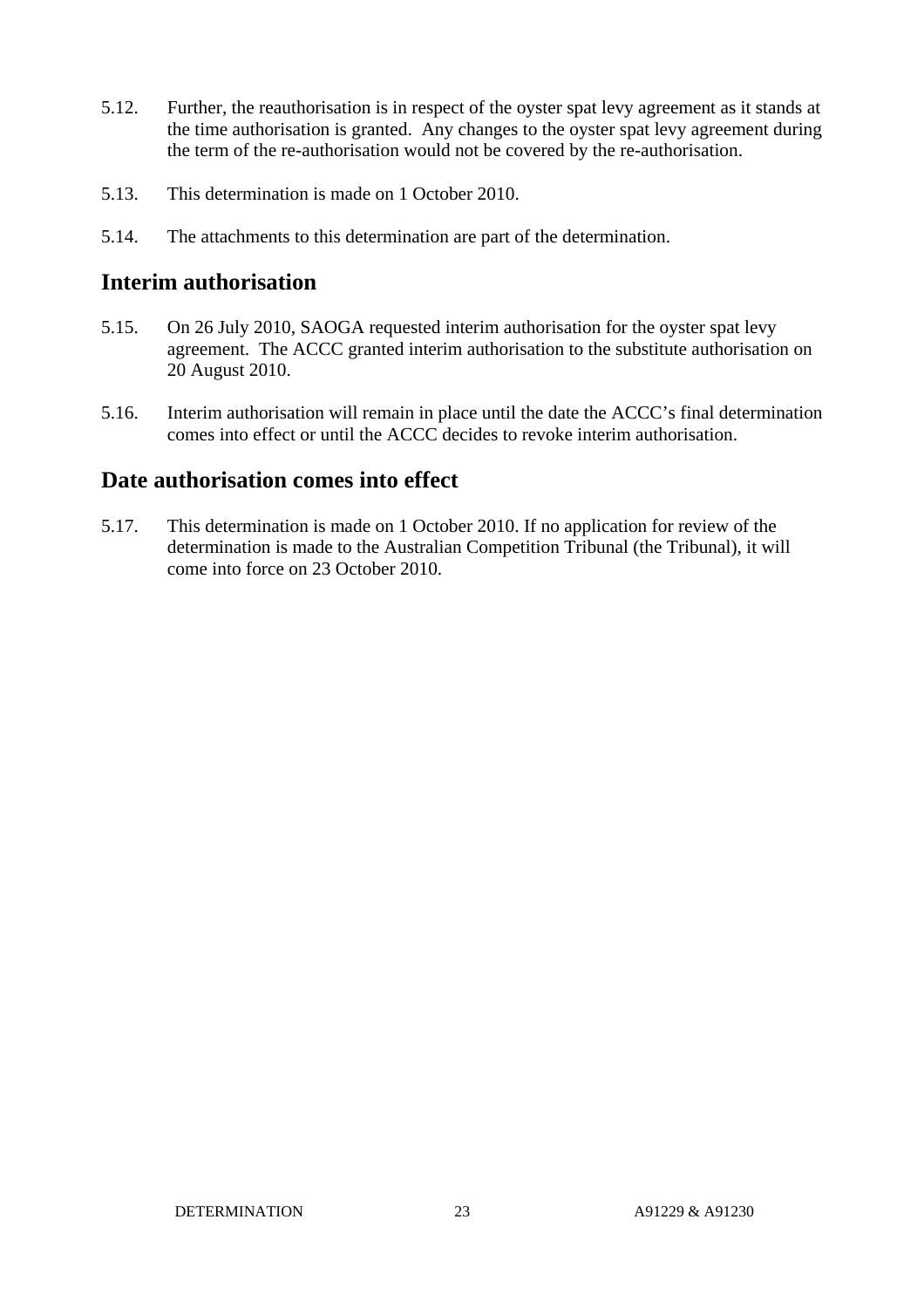## **Attachment A — the authorisation process**

The Australian Competition and Consumer Commission (the ACCC) is the independent Australian Government agency responsible for administering the *Trade Practices Act 1974*  (the Act). A key objective of the Act is to prevent anti-competitive conduct, thereby encouraging competition and efficiency in business, resulting in a greater choice for consumers in price, quality and service.

The Act, however, allows the ACCC to grant immunity from legal action in certain circumstances for conduct that might otherwise raise concerns under the competition provisions of the Act. One way in which parties may obtain immunity is to apply to the ACCC for what is known as an 'authorisation'.

The ACCC may 'authorise' businesses to engage in anti-competitive conduct where it is satisfied that the public benefit from the conduct outweighs any public detriment.

The ACCC conducts a public consultation process when it receives an application for authorisation. The ACCC invites interested parties to lodge submissions outlining whether they support the application or not, and their reasons for this.

After considering submissions, the ACCC issues a draft determination proposing to either grant the application or deny the application.

Once a draft determination is released, the applicant or any interested party may request that the ACCC hold a conference. A conference provides all parties with the opportunity to put oral submissions to the ACCC in response to the draft determination. The ACCC will also invite the applicant and interested parties to lodge written submissions commenting on the draft.

The ACCC then reconsiders the application taking into account the comments made at the conference (if one is requested) and any further submissions received and issues a final determination. Should the public benefit outweigh the public detriment, the ACCC may grant authorisation. If not, authorisation may be denied. However, in some cases it may still be possible to grant authorisation where conditions can be imposed which sufficiently increase the benefit to the public or reduce the public detriment.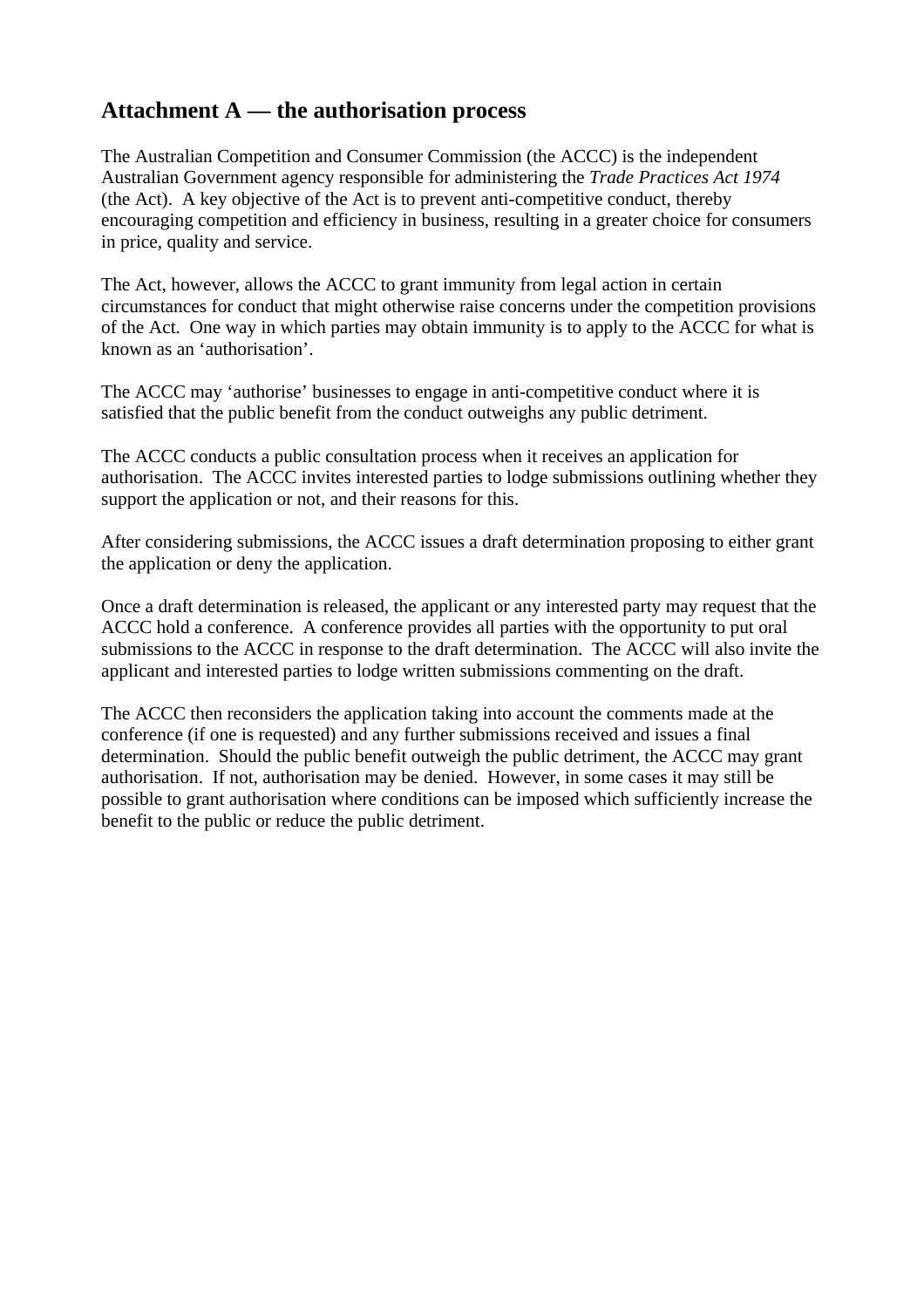## **Attachment B — chronology of ACCC assessment for applications A91229 & A91230**

The following table provides a chronology of significant dates in the consideration of the application by the South Australian Oyster Growers Association Inc.

| <b>DATE</b>       | <b>ACTION</b>                                                                                                         |
|-------------------|-----------------------------------------------------------------------------------------------------------------------|
| 17 May 2010       | Application for revocation and substitution lodged with the ACCC.                                                     |
| 16 June 2010      | Closing date for submissions from interested parties in relation to the<br>substantive application for authorisation. |
| 12 July 2010      | Submission received from SAOGA in response to interested party<br>submissions.                                        |
| 26 July 2010      | Application for interim authorisation lodged with the ACCC.                                                           |
| 4 August 2010     | Closing date for submissions from interested parties in relation to the<br>request for interim authorisation.         |
| 20 August 2010    | Draft determination issued and the ACCC granted interim authorisation.                                                |
| 10 September 2010 | Closing date for submissions from interested parties in relation to the draft<br>determination.                       |
| 1 October 2010    | Final determination.                                                                                                  |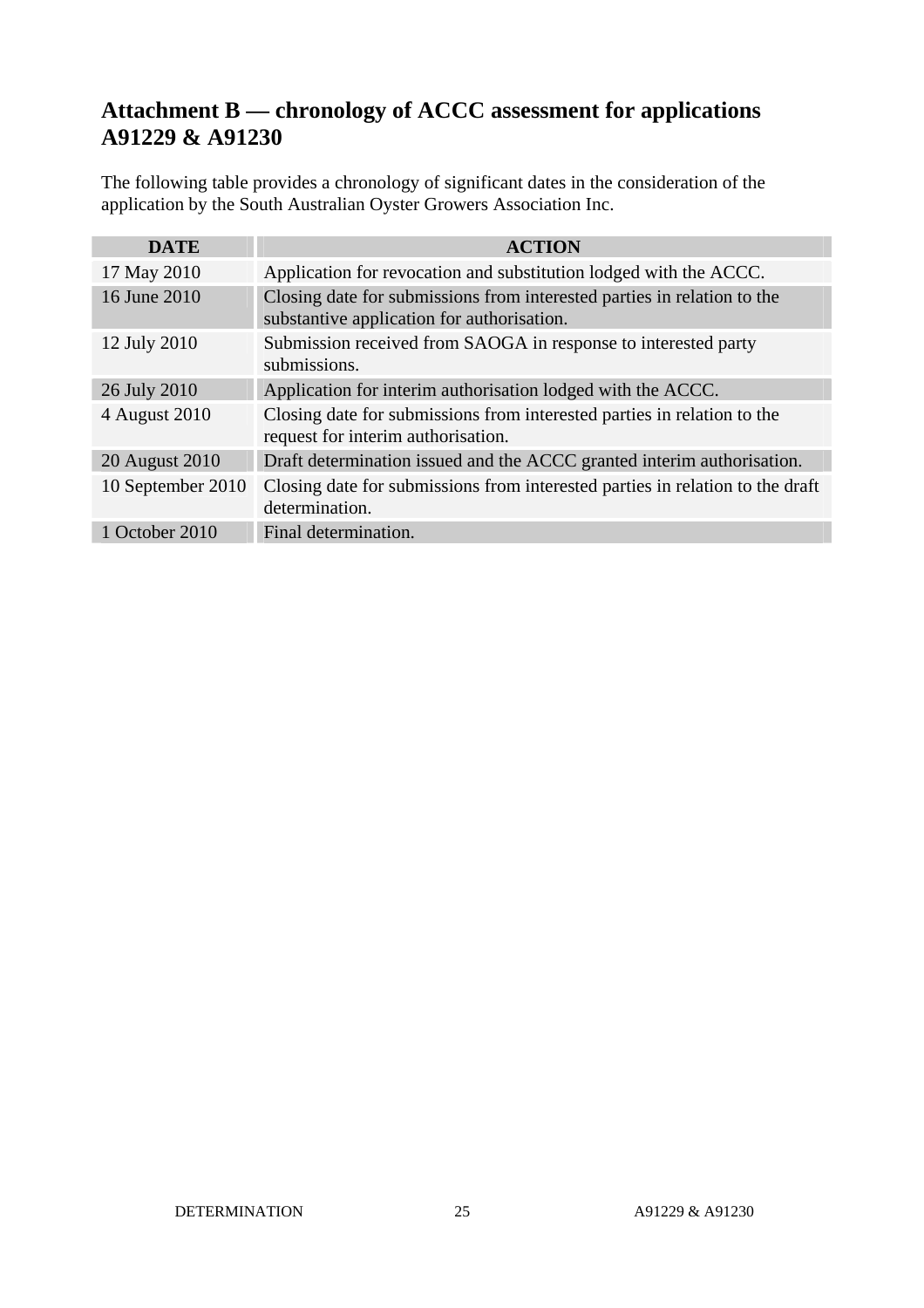## **Attachment C — the tests for authorisation and other relevant provisions of the Act**

#### **Trade Practices Act 1974**

**Section 90—Determination of applications for authorisations**

- (1) The Commission shall, in respect of an application for an authorization:
	- (a) make a determination in writing granting such authorization as it considers appropriate; or
	- (b) make a determination in writing dismissing the application.
- (2) The Commission shall take into account any submissions in relation to the application made to it by the applicant, by the Commonwealth, by a State or by any other person.

Note: Alternatively, the Commission may rely on consultations undertaken by the AEMC: see section 90B.

- (4) The Commission shall state in writing its reasons for a determination made by it.
- (5) Before making a determination in respect of an application for an authorization the Commission shall comply with the requirements of section 90A.

Note: Alternatively, the Commission may rely on consultations undertaken by the AEMC: see section 90B.

- (5A) The Commission must not make a determination granting an authorisation under subsection 88(1A) in respect of a provision of a proposed contract, arrangement or understanding that would be, or might be, a cartel provision, unless the Commission is satisfied in all the circumstances:
	- (a) that the provision would result, or be likely to result, in a benefit to the public; and
	- (b) that the benefit would outweigh the detriment to the public constituted by any lessening of competition that would result, or be likely to result, if:
		- (i) the proposed contract or arrangement were made, or the proposed understanding were arrived at; and
		- (ii) the provision were given effect to.
- (5B) The Commission must not make a determination granting an authorisation under subsection 88(1A) in respect of a provision of a contract, arrangement or understanding that is or may be a cartel provision, unless the Commission is satisfied in all the circumstances:
	- (a) that the provision has resulted, or is likely to result, in a benefit to the public; and
	- (b) that the benefit outweighs or would outweigh the detriment to the public constituted by any lessening of competition that has resulted, or is likely to result, from giving effect to the provision.
- (6) The Commission shall not make a determination granting an authorization under subsection 88(1), (5) or (8) in respect of a provision (not being a provision that is or may be an exclusionary provision) of a proposed contract, arrangement or understanding, in respect of a proposed covenant, or in respect of proposed conduct (other than conduct to which subsection 47(6) or (7) applies), unless it is satisfied in all the circumstances that the provision of the proposed contract, arrangement or understanding, the proposed covenant, or the proposed conduct, as the case may be, would result, or be likely to result, in a benefit to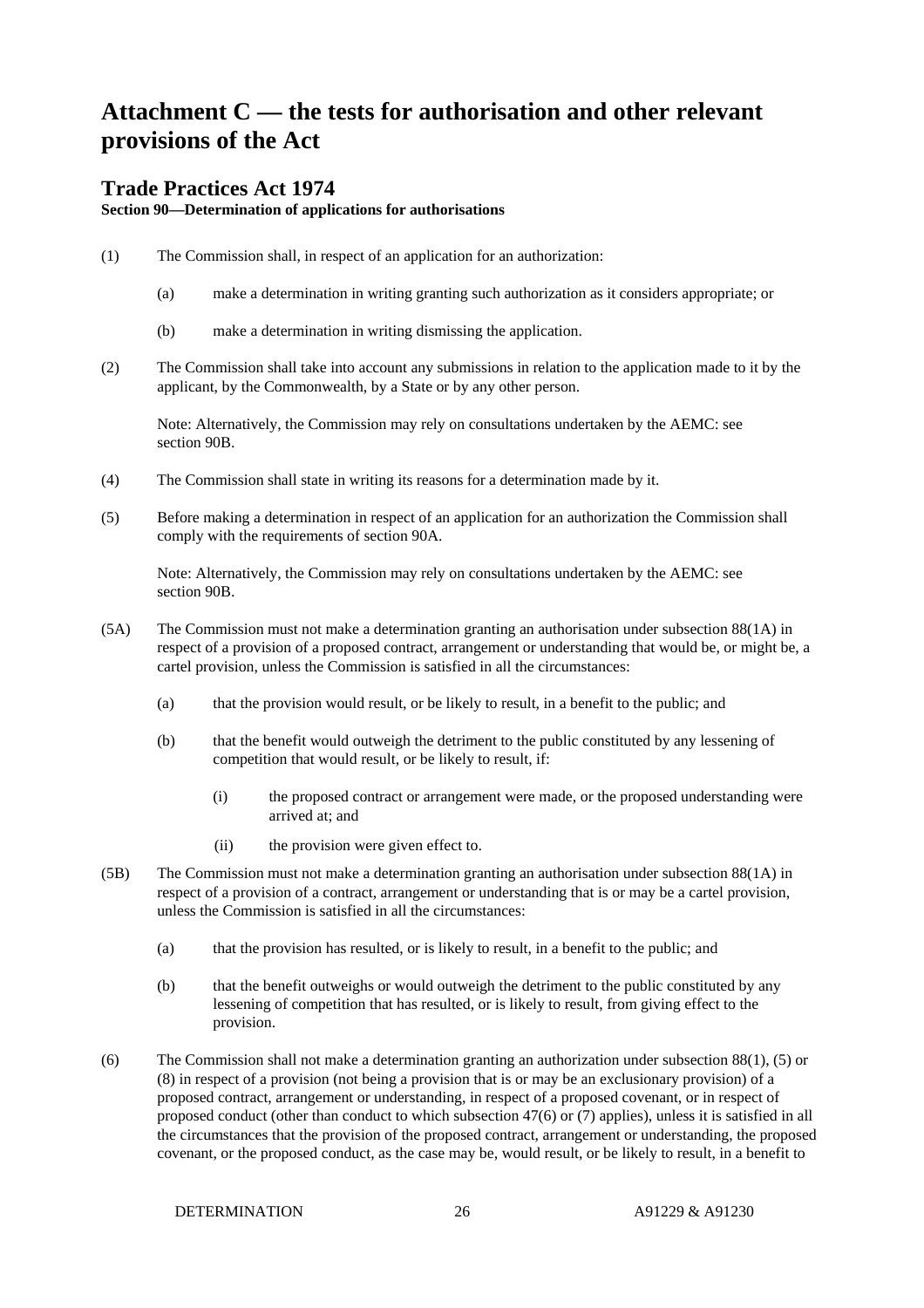the public and that that benefit would outweigh the detriment to the public constituted by any lessening of competition that would result, or be likely to result, if:

- (a) the proposed contract or arrangement were made, or the proposed understanding were arrived at, and the provision concerned were given effect to;
- (b) the proposed covenant were given, and were complied with; or
- (c) the proposed conduct were engaged in;

as the case may be.

- (7) The Commission shall not make a determination granting an authorization under subsection 88(1) or (5) in respect of a provision (not being a provision that is or may be an exclusionary provision) of a contract, arrangement or understanding or, in respect of a covenant, unless it is satisfied in all the circumstances that the provision of the contract, arrangement or understanding, or the covenant, as the case may be, has resulted, or is likely to result, in a benefit to the public and that that benefit outweighs or would outweigh the detriment to the public constituted by any lessening of competition that has resulted, or is likely to result, from giving effect to the provision or complying with the covenant.
- (8) The Commission shall not:
	- (a) make a determination granting:
		- (i) an authorization under subsection 88(1) in respect of a provision of a proposed contract, arrangement or understanding that is or may be an exclusionary provision; or
		- (ii) an authorization under subsection 88(7) or (7A) in respect of proposed conduct; or
		- (iii) an authorization under subsection 88(8) in respect of proposed conduct to which subsection 47(6) or (7) applies; or
		- (iv) an authorisation under subsection 88(8A) for proposed conduct to which section 48 applies;

unless it is satisfied in all the circumstances that the proposed provision or the proposed conduct would result, or be likely to result, in such a benefit to the public that the proposed contract or arrangement should be allowed to be made, the proposed understanding should be allowed to be arrived at, or the proposed conduct should be allowed to take place, as the case may be; or

- (b) make a determination granting an authorization under subsection 88(1) in respect of a provision of a contract, arrangement or understanding that is or may be an exclusionary provision unless it is satisfied in all the circumstances that the provision has resulted, or is likely to result, in such a benefit to the public that the contract, arrangement or understanding should be allowed to be given effect to.
- (9) The Commission shall not make a determination granting an authorization under subsection 88(9) in respect of a proposed acquisition of shares in the capital of a body corporate or of assets of a person or in respect of the acquisition of a controlling interest in a body corporate within the meaning of section 50A unless it is satisfied in all the circumstances that the proposed acquisition would result, or be likely to result, in such a benefit to the public that the acquisition should be allowed to take place.
- (9A) In determining what amounts to a benefit to the public for the purposes of subsection (9):
	- (a) the Commission must regard the following as benefits to the public (in addition to any other benefits to the public that may exist apart from this paragraph):
		- (i) a significant increase in the real value of exports;

DETERMINATION 27 A91229 & A91230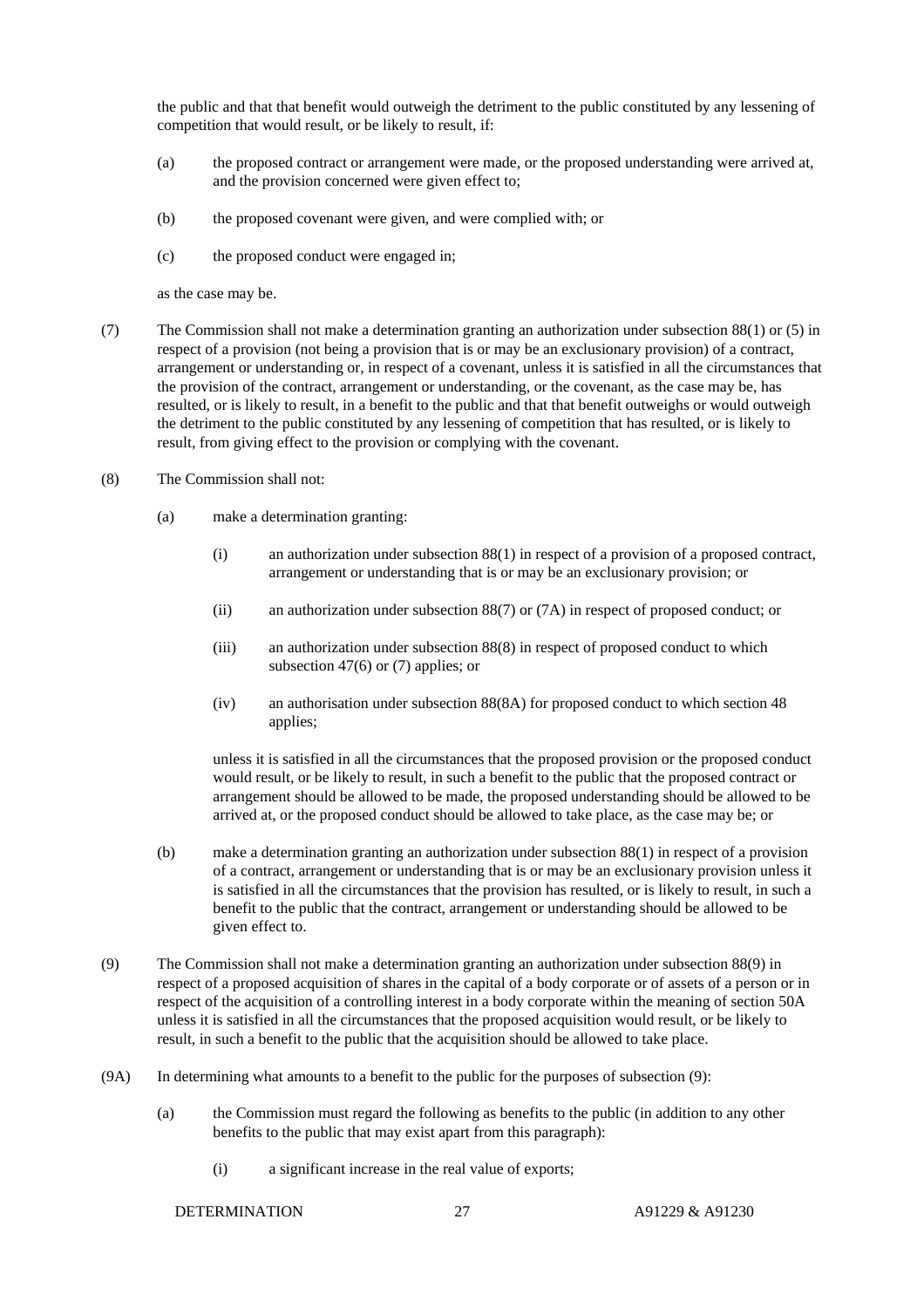- (ii) a significant substitution of domestic products for imported goods; and
- (b) without limiting the matters that may be taken into account, the Commission must take into account all other relevant matters that relate to the international competitiveness of any Australian industry.

## **Variation in the language of the tests**

There is some variation in the language in the Act, particularly between the tests in sections 90(6) and 90(8).

The Australian Competition Tribunal (the Tribunal) has found that the tests are not precisely the same. The Tribunal has stated that the test under section 90(6) is limited to a consideration of those detriments arising from a lessening of competition but the test under section 90(8) is not so limited. $18$ 

However, the Tribunal has previously stated that regarding the test under section 90(6):

[the] fact that the only public detriment to be taken into account is lessening of competition does not mean that other detriments are not to be weighed in the balance when a judgment is being made. Something relied upon as a benefit may have a beneficial, and also a detrimental, effect on society. Such detrimental effect as it has must be considered in order to determine the extent of its beneficial effect.<sup>19</sup>

Consequently, when applying either test, the ACCC can take most, if not all, public detriments likely to result from the relevant conduct into account either by looking at the detriment side of the equation or when assessing the extent of the benefits.

Given the similarity in wording between sections 90(6) and 90(7), the ACCC considers the approach described above in relation to section 90(6) is also applicable to section 90(7). Further, as the wording in sections 90(5A) and 90(5B) is similar, this approach will also be applied in the test for conduct that may be a cartel provision.

### **Conditions**

The Act allows the ACCC to grant authorisation subject to conditions.<sup>20</sup>

## **Future and other parties**

Applications to make or give effect to contracts, arrangements or understandings that might substantially lessen competition or constitute exclusionary provisions may be expressed to extend to:

• persons who become party to the contract, arrangement or understanding at some time in the future $^{21}$ 

<sup>&</sup>lt;sup>18</sup> *Australian Association of Pathology Practices Incorporated* [2004] ACompT 4; 7 April 2004. This view was supported in *VFF Chicken Meat Growers' Boycott Authorisation* [2006] AcompT9 at paragraph 67.

<sup>19</sup> *Re Association of Consulting Engineers, Australia* (1981) ATPR 40-2-2 at 42788. See also: *Media Council case* (1978) ATPR 40-058 at 17606; and *Application of Southern Cross Beverages Pty. Ltd., Cadbury* 

*Schweppes Pty Ltd and Amatil Ltd for review* (1981) ATPR 40-200 at 42,763, 42766.<br><sup>20</sup> Section 91(3).